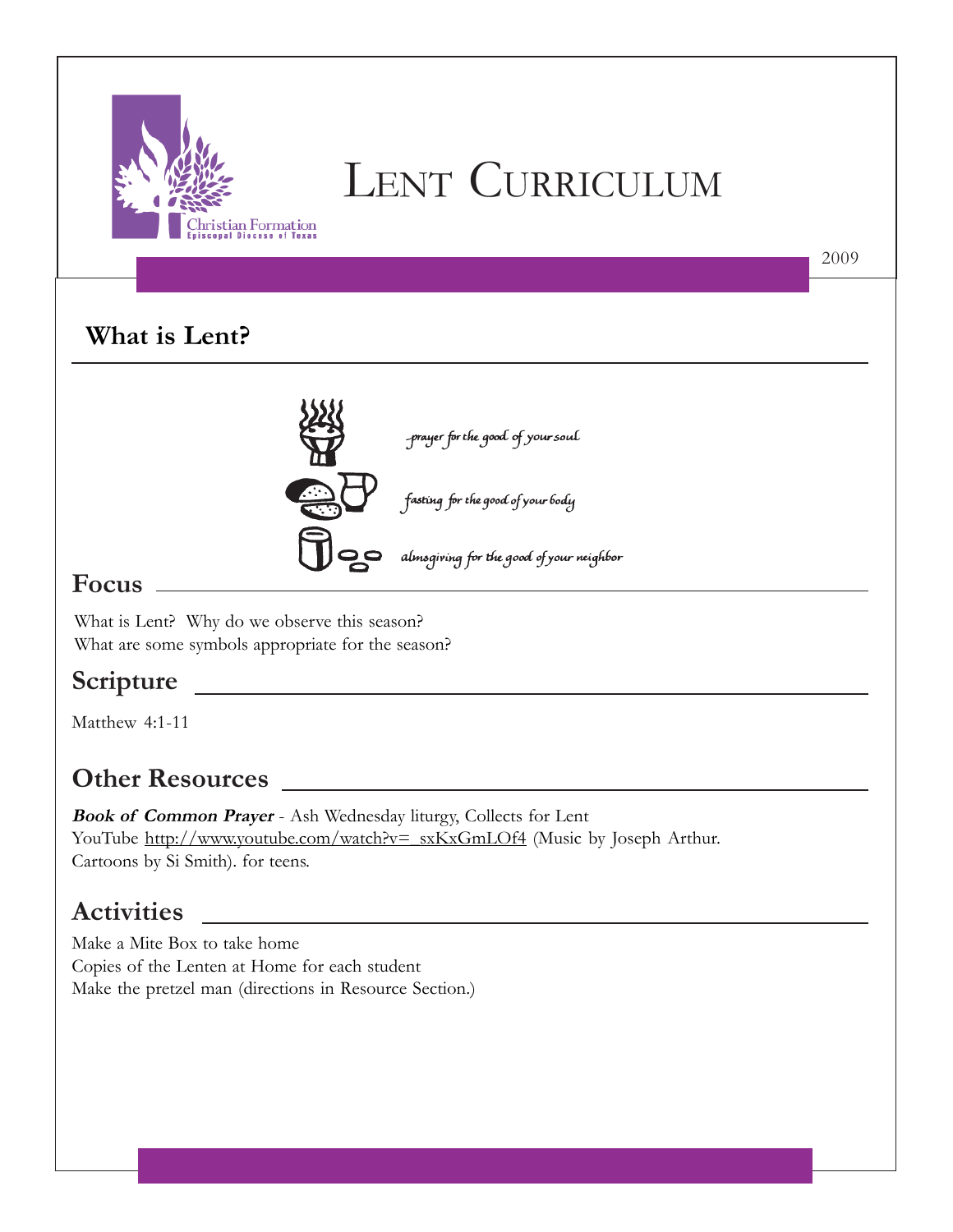#### Matthew 4: 1-11

Then Jesus was led up by the Spirit into the wilderness to be tempted by the devil. He fasted forty days and forty nights, and afterwards he was famished. The tempter came and said to him, "If you are the Son of God, command these stones to become loaves of bread." But he answered, "It is written,

'One does not live by bread alone, but by every word that comes from the mouth of God.'" Then the devil took him to the holy city and placed him on the pinnacle of the temple, saying to him, "If you are the Son of God, throw yourself down; for it is written,

> 'He will command his angels concerning you,' and, 'On their hands they will bear you up, so that you will not dash your foot against a stone.'"

Jesus said to him, "Again it is written, 'Do not put the Lord your God to the test.'"

Again, the devil took him to a very high mountain and showed him all the kingdoms of the world and their splendor; and he said to hin, "All these I will give you, if you will fall down and worship me." Jesus said to him, "Away with you, Satan! for it is written,

> 'Worship the Lord your God, and serve only him.'"

Then the devil left him, and suddenly angels came and waited on him.

#### **What is Lent?**

The church has a calendar too. The church year uses the same month names but assigns different seasons and adds special observances which have meaning for the faithful, such as saints' days and special happenings. Lent is the fourth season of the church year.

The word "Lent" comes from the Anglo-Saxon word "lencten" the time of the year when days grow longer. The season begins on Ash Wednesday and ends on the Saturday before Easter (Holy Saturday or Easter Even.) The period of Lent covers 40 days excluding Sundays since every Sunday is a "little Easter." We are reminded of Jesus' forty days spent in the wilderness and the temptation by Satan before Jesus began his ministry. We are also reminded of the Israelites' wanderings in the desert 40 years before they entered Canaan, and also of the 40 days of rain on Noah and the ark.

In the early church, Lent was the time for preparation for Easter baptisms for converts to the faith. Those people fasted and studied during Lent to prepare for their baptism and being received into the church. It was also a time for people who already had been baptized to repent their sins and make restitution with those whom they had offended.

In our liturgy we will see changes, reflecting the more somber tone of Lent. You may have purple or burlap altar hangings, some churches will not have flowers. Some churches may use plainer Eucharistic vessels, no brass Gospel Book cover, no Glorias and no Alleluias! Some crosses will be draped, Stations of the Cross may be put up.

Lent is a time for looking at the things we have done that are wrong, asking God's and other people's forgiveness; for giving up things that keep us from being loving people; for doing extra things that will help us grow closer to God; and a time to be more aware of what it means to love as God loves us.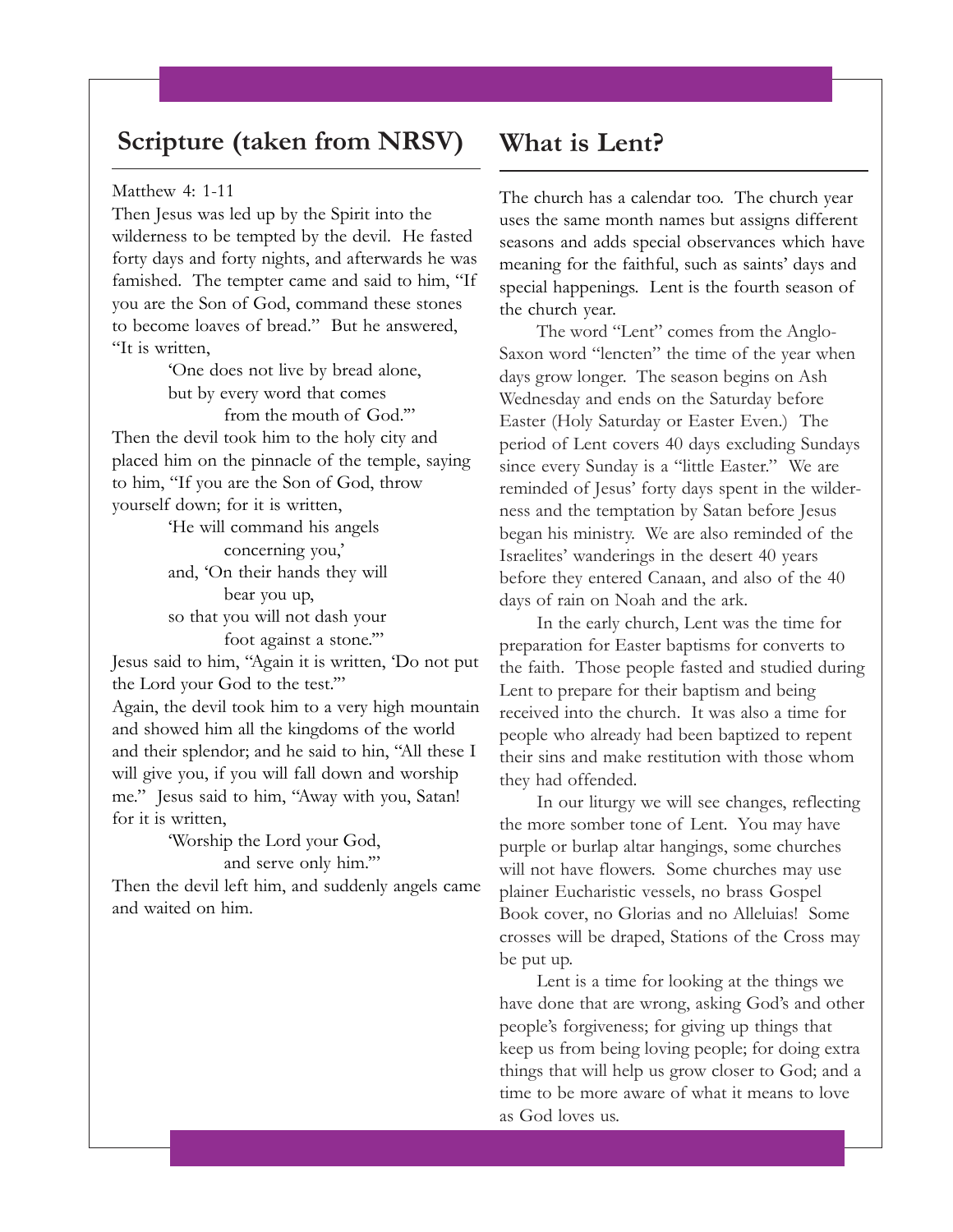Tell the story of Jesus' temptation or use a Bible storybook to do so. Talk about how Jesus must have felt. Then discuss what Lent is, how we observe it, what can we do?

Make a Mite Box for a Lent offering. Decide how you would like to use this offering. Project Heifer is a good choice, Hurricane Ike relief is a good choice. Local Women Centers or homeless shelters are also good choices.

To make the mite box use a clean soup or vegetable can and cleanly remove one end. Measure white contact paper to fit the can ahead of time and then affix to the can. Have the children decorate the can using markers or appropriate rubber stamps (if you do this stamp before putting the contact paper on the can.) Cut a circle of purple construction paper for the top - leave a 1 inch surplus. Cut a slit for the money and then attach to the can with a rubber band.

If possible, take the children into the church to see the different hangings and other Lenten symbols that you may have in the church and talk about them.

Talk about Ash Wednesday - next Sunday's lesson - while the service is fresh on children's minds. Tell them that will be the lesson next Sunday.

Send home a copy of the Lent at Home resource (part of this curriculum). There are detailed instructions about a Lenten calendar's usage in those pages along with other ways to observe the season of Lent at home.

You may also wish to enlarge the clip art included with each lesson. These could be colored or made into posters.

To encourage attendance (perhaps a Lenten resolve) you might want to make attendance charts for each child.

For example,

Easter Lily - each week the student adds dirt (brown construction paper), then a stem, then leaves, then bud, then petals and flower - enough pieces to add a separate piece each Sunday of Lent.

#### **For Youth**

The YouTube video will generate conversation among teens. Talk about temptations, resisting evil. Have the students make mite boxes as well. See directions in "For Children." It was during this time of temptation that Jesus realized what he was called to do. The chorus "I'm no longer who I was, no longer who I thought was, no longer who you thought I was" is a vivid reminder of this realization. How will you observe a holy Lent this year?

Discuss how to keep a holy Lent.

During Lent, we will have a Bible Study on http://edotchristianformation. blogspot.com/ on forgiveness and reconciliation. You may either participate in the blog or you can download the Bible Study from www.epicenter.org/christianformation. Click on Lenten Bible Study.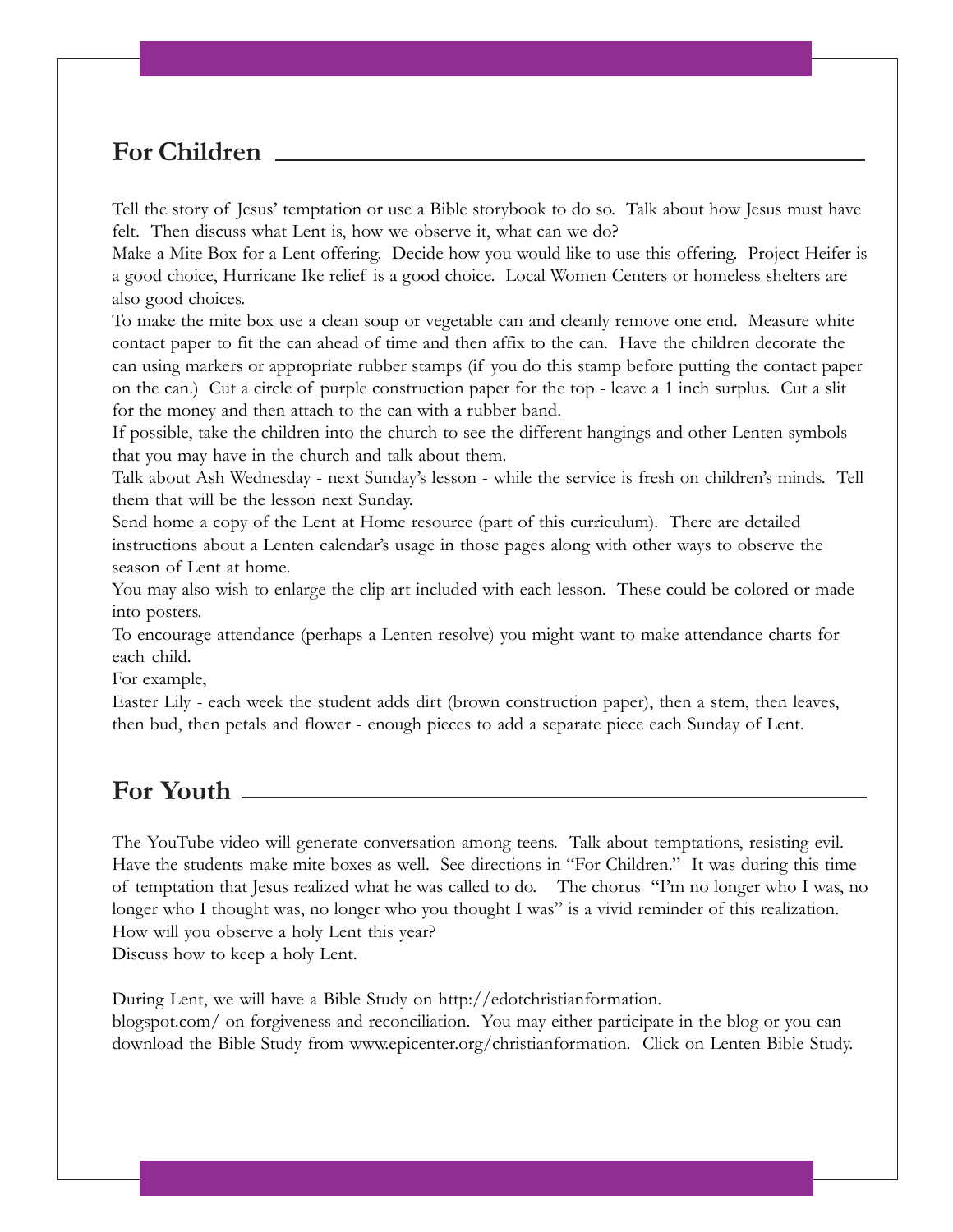Read the passage from Matthew. Discuss what it means to resist temptation. What are the modern day parallels to the temptations Jesus resisted?

It was during this time of temptation that Jesus realized what he was called to do. Adults may like to watch the YouTube video selection in the "For Youth." The chorus "I'm no longer who I was, no longer who I thought was, no longer who you thought I was" is a vivid reminder of this realization. How will you observe a holy Lent this year?

During Lent, we will have a Bible Study on http://edotchristianformation.

blogspot.com/ on forgiveness and reconciliation. You may either participate in the blog or you can download the Bible Study from www.epicenter.org/christianformation. Click on Lenten Bible Study.

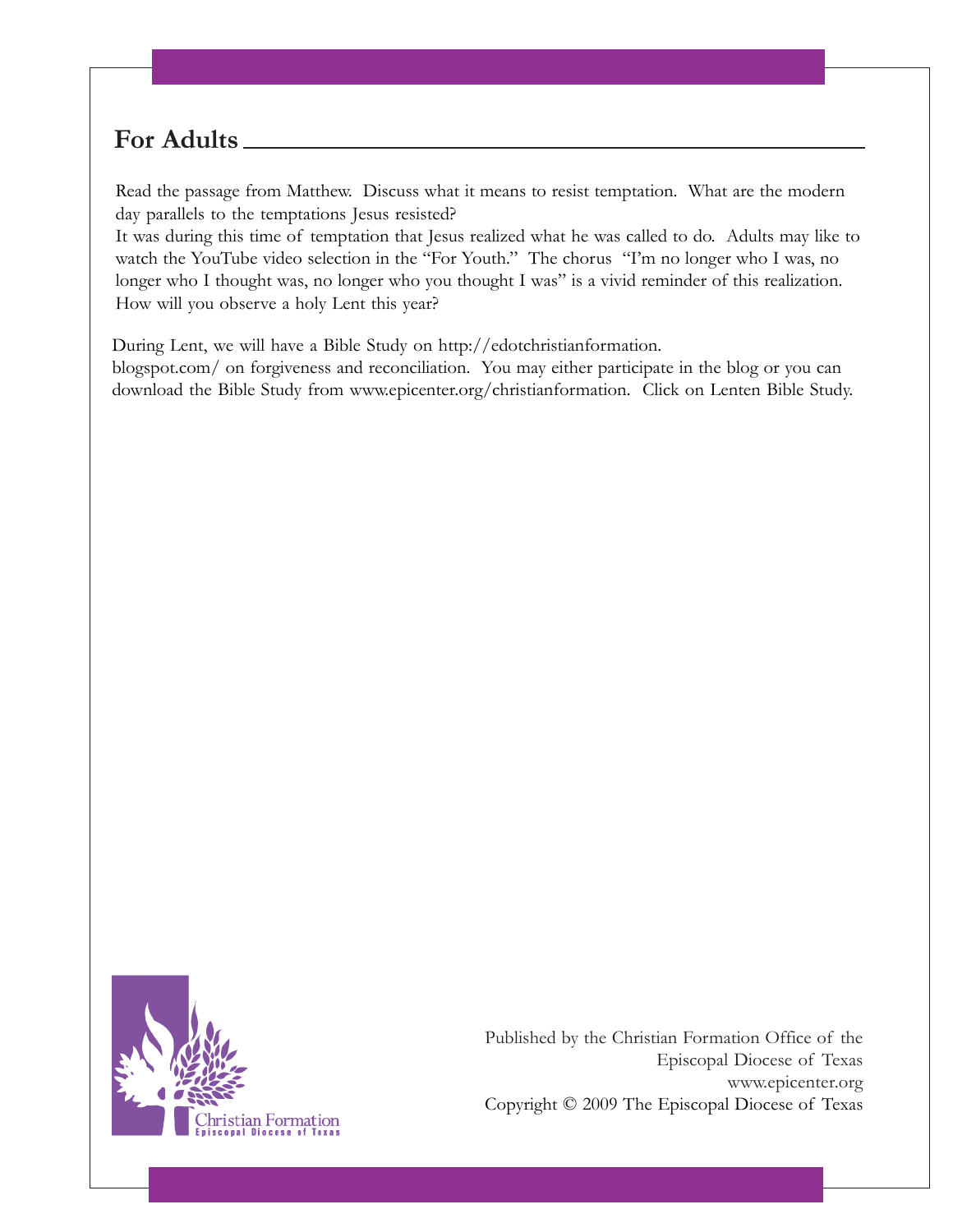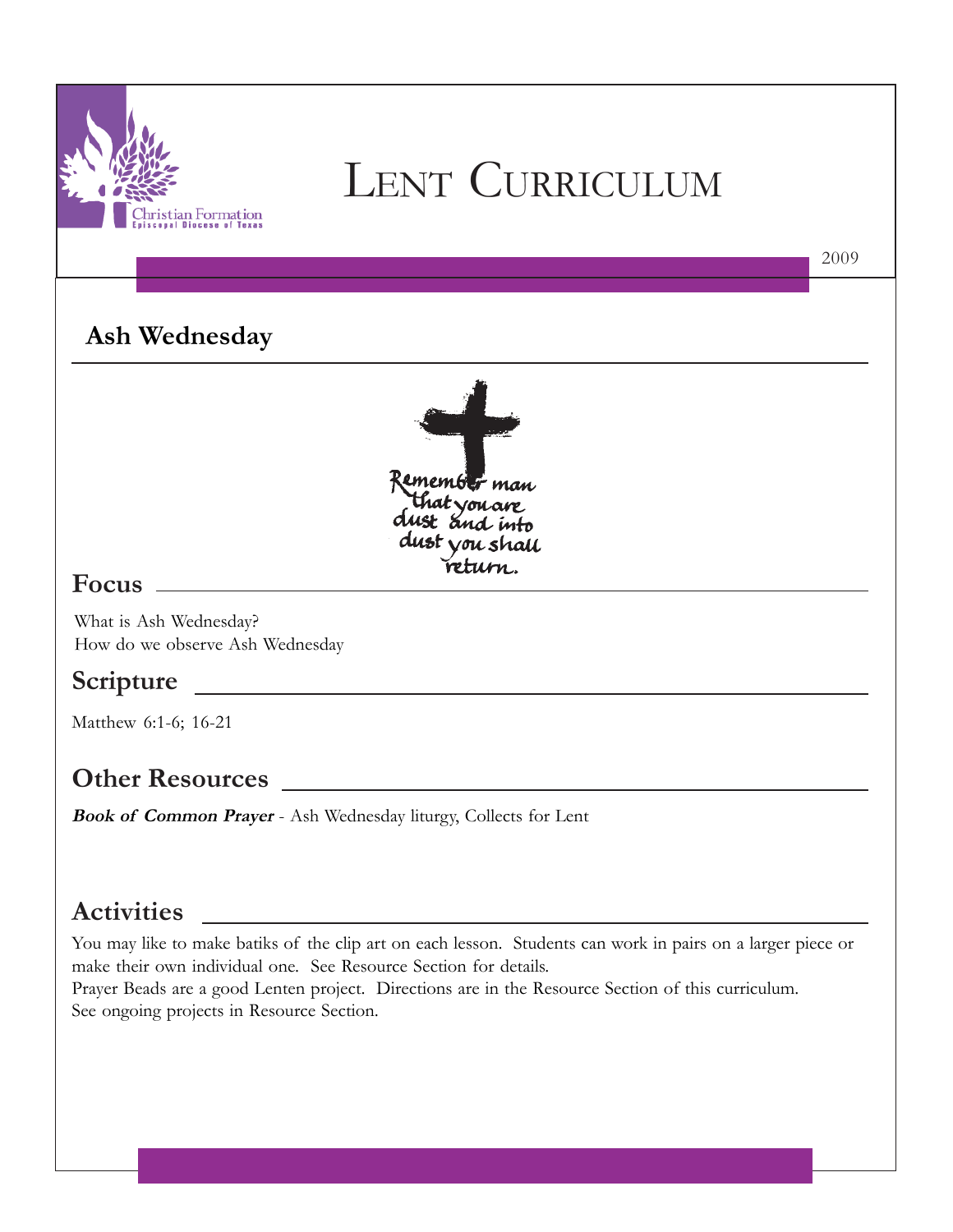#### Matthew 6:1-6,16-21

Jesus said, "Beware of practicing your piety before others in order to be seen by them; for then you have no reward from your Father in heaven. So whenever you give alms, do not sound a trumpet before you, as the hypocrites do in the synagogues and in the streets, so that they may be praised by others. Truly I tell you, they have received their reward. But when you give alms, do not let your left hand know what your right hand is doing, so that your alms may be done in secret; and your Father who sees in secret will reward you. And whenever you pray, do not be like the hypocrites; for they love to stand and pray in the synagogues and at the street corners, so that they may be seen by others. Truly I tell you, they have received their reward. But whenever you pray, go into your room and shut the door and pray to your Father who is in secret; and your Father who sees in secret will reward you. And whenever you fast, do not look dismal, like the hypocrites, for they disfigure their faces so as to show other that they are fasting. Truly I tell you, they have received their reward. But when you fast, put oil on your head and wash your face, so that your fasting may be seen not by others but by your Father who is in secret; and your Father who sees in secret will reward you. Do not store up for yourselves treasures on earth, where moth and rust consume and where thieves break in and steal; but store up for yourselves treasures in heaven, where neither moth nor rust consumes and where thieves do not break in and steal. For where your treasure is, there your heart will be also."

#### **What is Ash Wednesday?**

#### **The Exhortation** (Book of Common Prayer p. 264-65)

*Dear People of God: The first Christians observed with great devotion the days of our Lord's passion and resurrection, and it became the custom of the Church to prepare for them by a season of penitence and fasting. This season of Lent provided a time in which converts to the faith were prepared for Holy Baptism. It was also a time when those who, because of notorious sins, had been separated from the body of the faithful were reconciled by penitence and forgiveness, and restored to the fellowship of the Church. Thereby, the whole congregation was put in mind of the message of pardon and absolution set forth in the Gospel of our Savior, and of the need which all Christians continually have to renew their repentance and faith.*

*I invite you, therefore, in the name of the Church, to the observance of a holy Lent, by self-examination and repentance; by prayer, fasting, and self-denial; and by reading and meditating on God's holy Word. And, to make a right beginning of repentance, and as a mark of our mortal nature, let us now kneel before the Lord, our maker and redeemer.*

The Exhortation reminds us of the actions which became part of the development of the Lenten season - the preparation for baptism, penitence, fasting and instruction for both those desiring baptism or those desiring to repent their sinful ways.

The ashes used on Ash Wednesday are made from the palm branches from Palm Sunday the year before. They are wiped on our foreheads in the shape of a cross. The ashes are a sign of our mortality and of our penitence.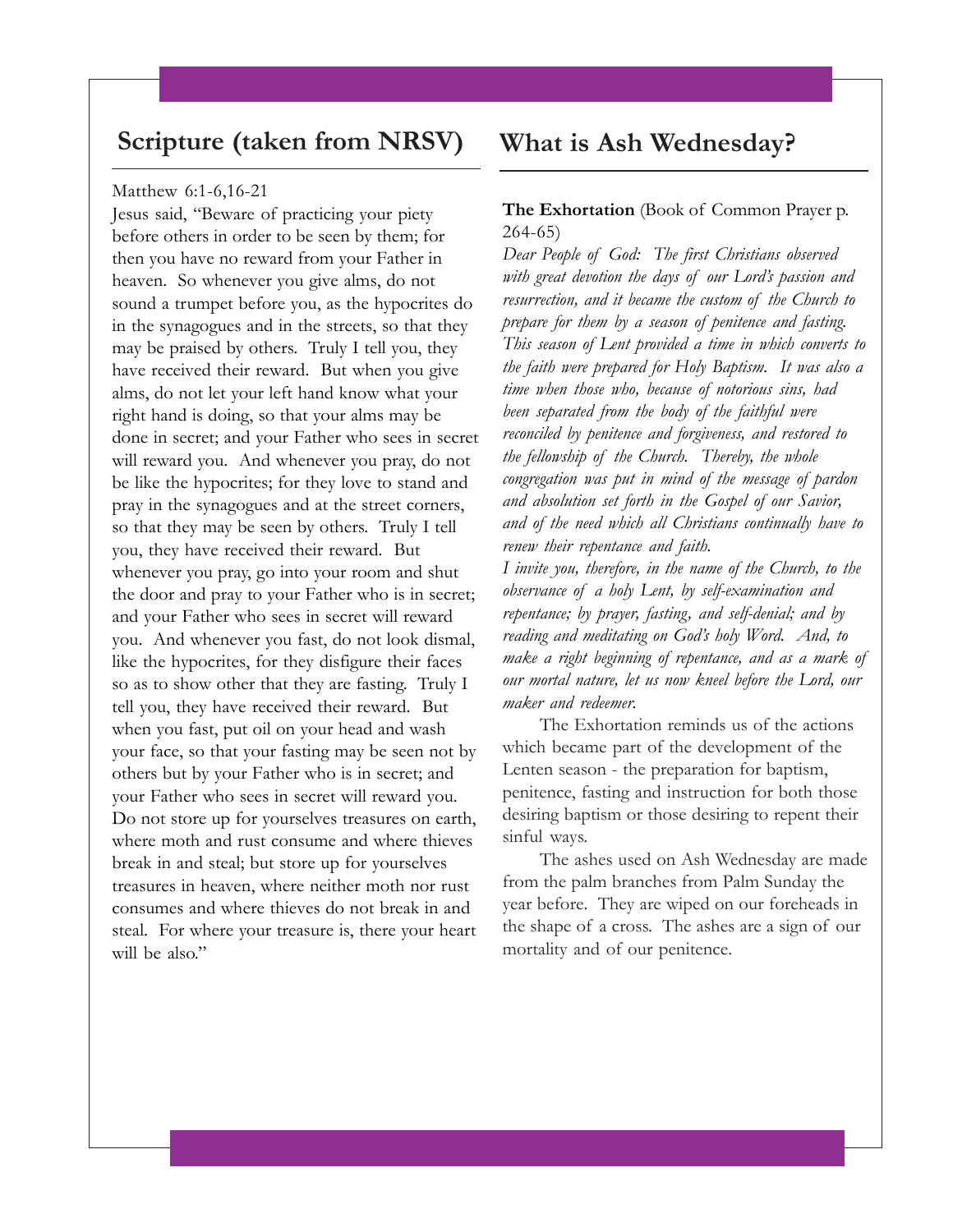Tell the story again of Jesus' temptation in the desert. Paraphrase the Gospel reading for this lesson and discuss the following with the children:

- 1. How can we pray like Jesus told us?
- 2. What is wrong with letting everybody know what we are doing like praying or fasting?
- 3. What is right about praying and fasting?

#### **For Youth**

Read the Gospel lesson for this lesson and then read the Exhortation.

Discuss how we are to keep a holy Lent, without showing off.

Recall the YouTube from last week. How did that format help you understand the story better? Understand Jesus' awareness of his ministry?

See activities listed on first page of this lesson and in the resource section.

During Lent, we will have a Bible Study on http://edotchristianformation. blogspot.com/ on forgiveness and reconciliation. You may either participate in the blog or you can download the Bible Study from www.epicenter.org/christianformation. Click on Lenten Bible Study.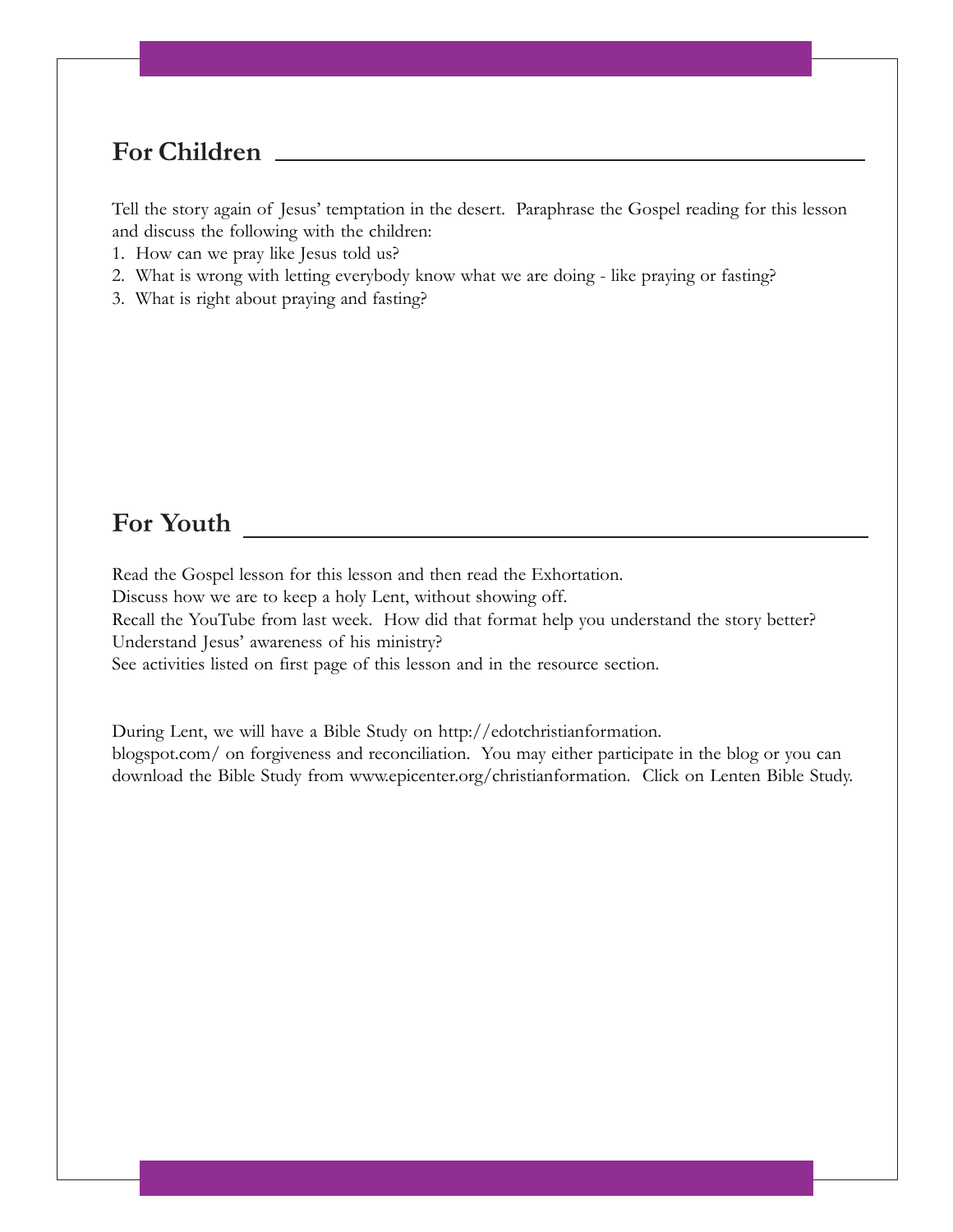Read the passage from Matthew. Discuss what it means to resist temptation. How can we observe a holy Lent in today's world? Adults may like to make prayer beads as well.

During Lent, we will have a Bible Study on http://edotchristianformation. blogspot.com/ on forgiveness and reconciliation. You may either participate in the blog or you can download the Bible Study from www.epicenter.org/christianformation. Click on Lenten Bible Study.

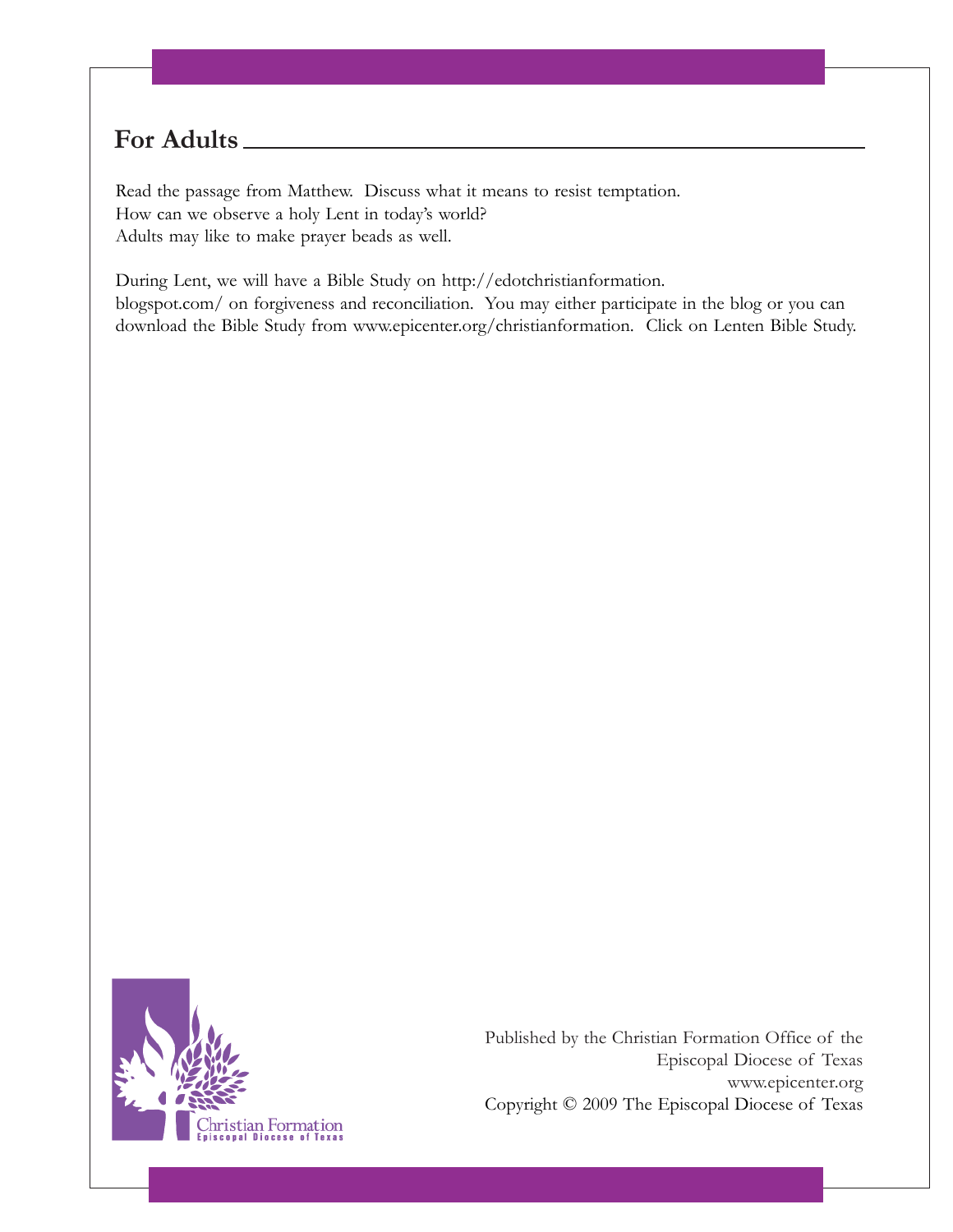

# LENT CURRICULUM

2009

### **Palm Sunday**



#### **Focus**

What is Palm Sunday? How do we observe Palm Sunday?

#### Scripture <u>and a series of the series of the series of the series of the series of the series of the series of the series of the series of the series of the series of the series of the series of the series of the series of</u>

Mark 14:1-15:47

#### **Other Resources**

**Book of Common Prayer** - Palm Sunday liturgy, Collects for Lent

#### **Activities**

See ongoing projects in Resource Section.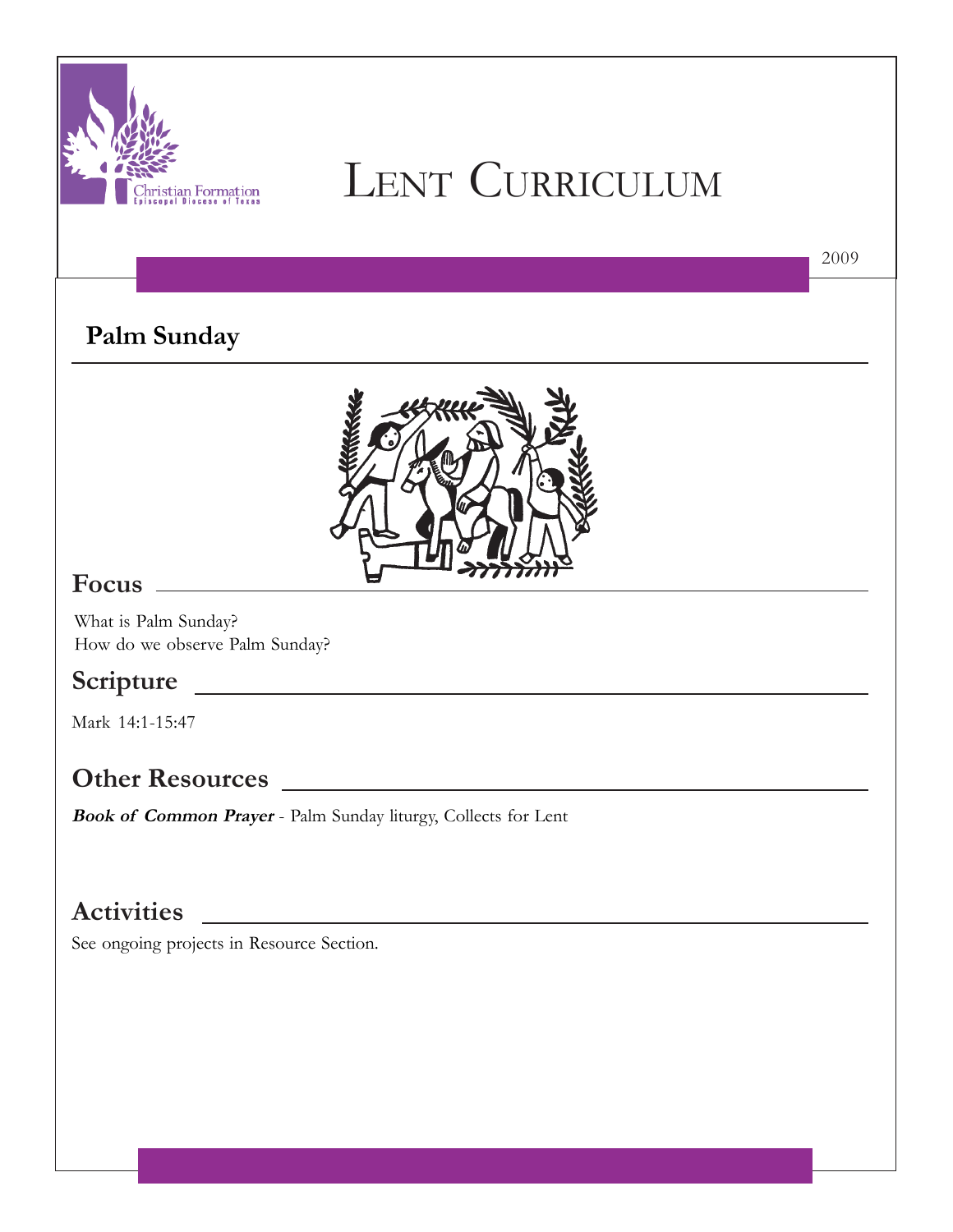The passage is too lengthy to be included in this lesson.

Some churches do a dramatic reading of this Passion Gospel on Palm Sunday. You may wish to have your class participate in such a manner.

#### **What is Palm Sunday?**

There are records of special observances on Palm Sunday as early as 381-384 A.D. An old Armenian lectionary is said to have been based on the services at the holy sites in Jerusalem and took all day to complete. The celebration of Palm Sunday began in Spain in the 5th century. By the 12th century the custom of blessing the psalm with a procession following was in practise almost everywhere.

In biblical times, palm fronds were considered a sign of victory and it was the custom to wave palm fronds in greeting important people or as a sign of respect. Some churches used palm fronds, others wove the palm fronds into little crosses. Some countries use other plants if palm branches are not available. In some parts of England and Poland this Sunday is called Willow Sunday because they use branches from willows since they have no palm branches.

Since the branches have been blessed they are to be treated respectfully and many people take them home and place them behind crosses or religious pictures to stay there until the following year before Ash Wednesday, when they are removed, taken to church and burned for the ashes for Ash Wednesday.

We begin the Palm Sunday liturgy with a parade, palm branches and happy singing. At the point in the liturgy when the Gospel is read, however, the passion narative turns the joyful mood of the service into a very somber mood. The parade is over. The tension between the suffering of Jesus and the glorious triumph is set immediately before us. Jesus enters Jerusalem as a king, riding toward a destiny of suffering and death while those around him are shouting praises and then turning against him.

When Jesus rode into Jerusalem on the back of a donkey, the people who greeted him expected a powerful hero. They did not understand that Jesus' power was not physical strength, but the power of love.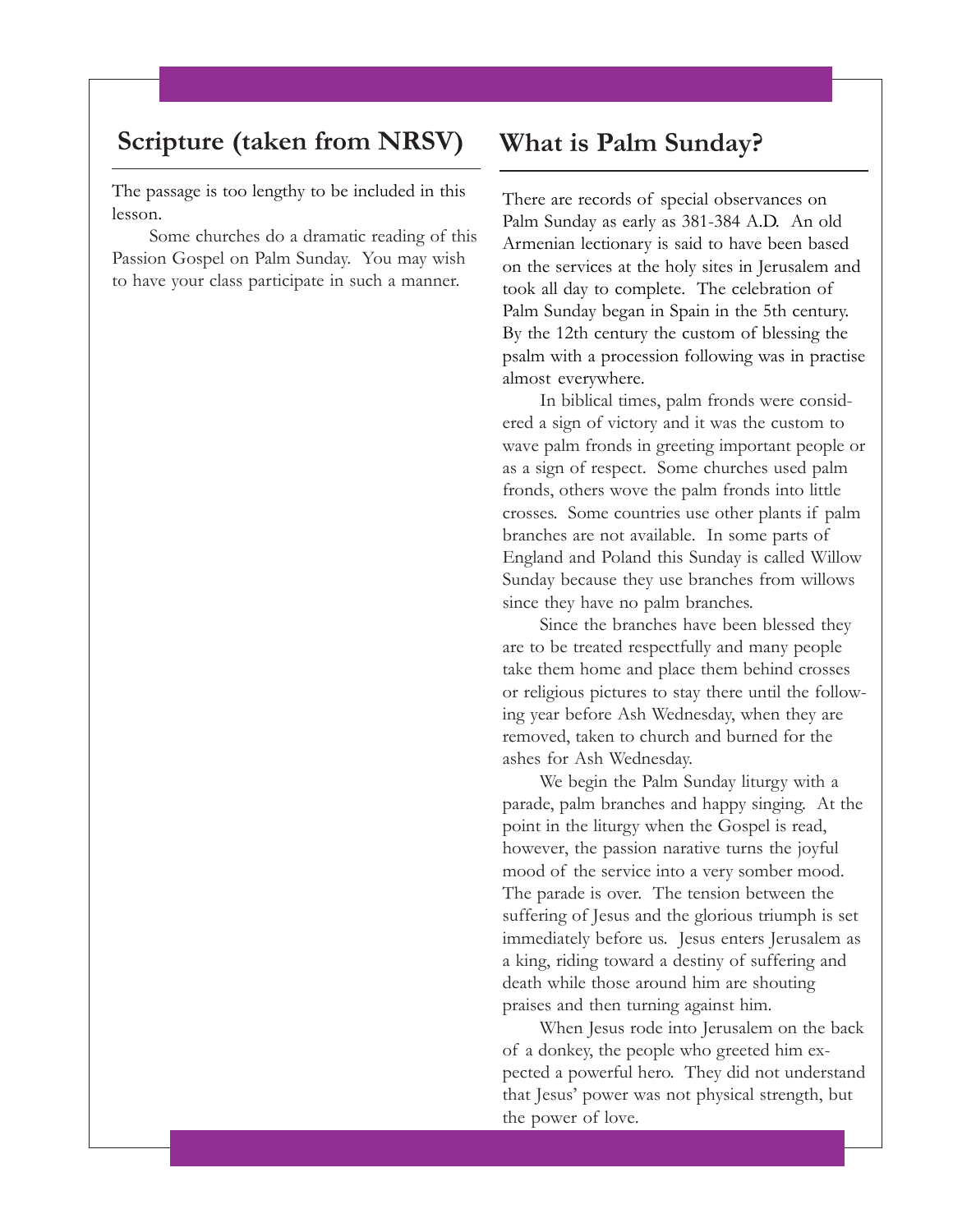Remind the children that today is not actually Palm Sunday, we are just learning about it today. You may like to have role play for this lesson. Children could make palm branches out of construction paper and a small paper cloak and lay them down for Jesus to walk on. (They will get the rest of the Passion Gospel in the next 2 lessons)

#### **For Youth**

Read the Gospel lesson for this lesson. What key word or phrase comes to your mind? What did you hear today that was new? Read over the Passion Gospel in Matthew (Matthew 26:36-27:54(55-66) Read over the Passion Gospel in Luke (Luke 11:39-23:49(50-56) How are they different? Similar? During Lent, we will have a Bible Study on http://edotchristianformation. blogspot.com/ on forgiveness and reconciliation. You may either participate in the blog or you can download the Bible Study from www.epicenter.org/christianformation. Click on Lenten Bible Study.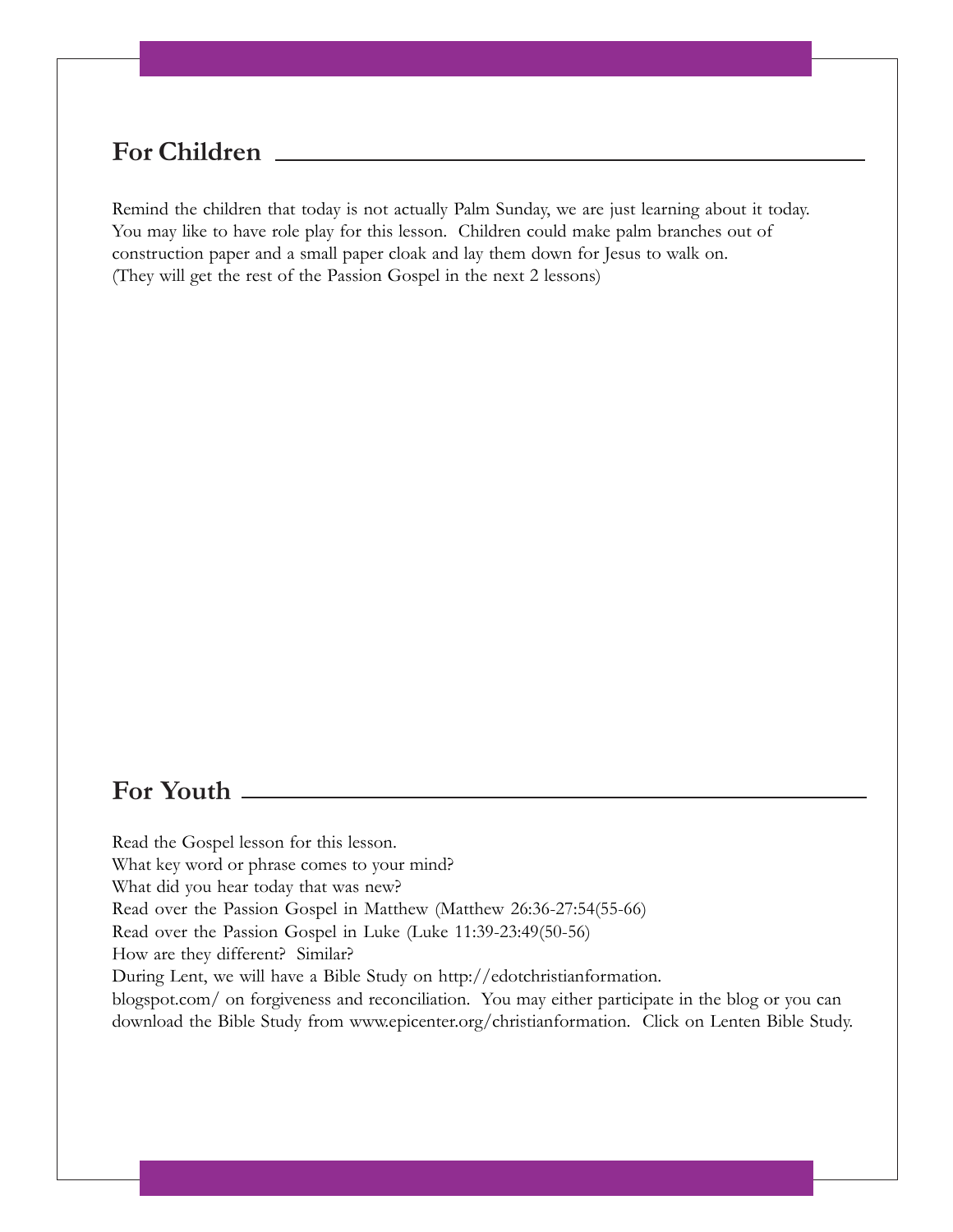Read the Gospel lesson for this lesson. What key word or phrase comes to your mind? What did you hear today that was new?

Read over the Passion Gospel in Matthew (Matthew 26:36-27:54(55-66)

Read over the Passion Gospel in Luke (Luke 11:39-23:49(50-56)

How are they different? Similar?

During Lent, we will have a Bible Study on http://edotchristianformation. blogspot.com/ on forgiveness and reconciliation. You may either participate in the blog or you can download the Bible Study from www.epicenter.org/christianformation. Click on Lenten Bible Study.

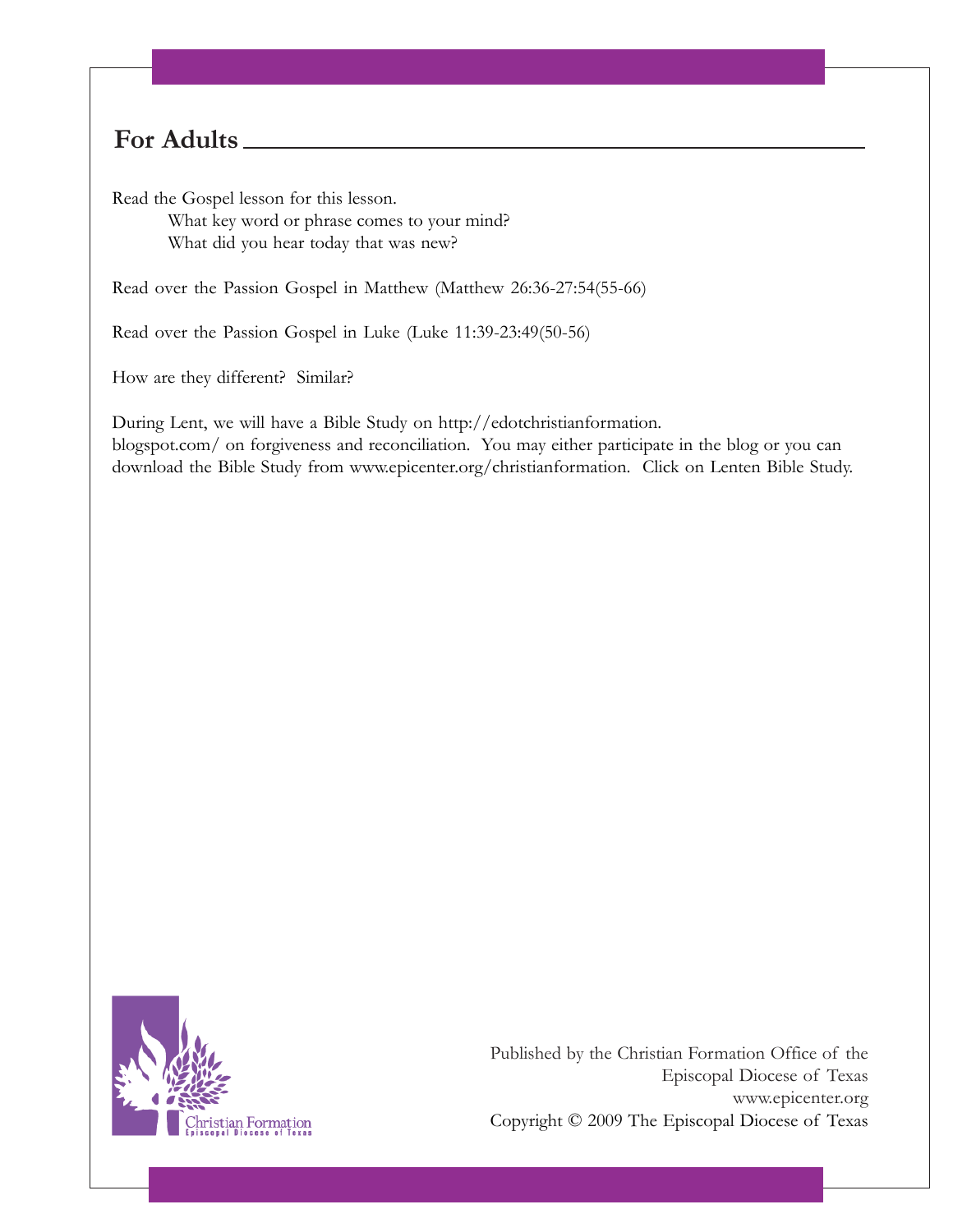

# LENT CURRICULUM

2009

#### **Maundy Thursday**



#### **Focus**

What is Maundy Thursday? How do we observe Maundy Thursday?

#### Scripture <u>and a series of the series of the series of the series of the series of the series of the series of the series of the series of the series of the series of the series of the series of the series of the series of</u>

John 13: 1-17 (Foot Washing)

Exodus 12: 1-14 (Passover) Matt. 26:17-30 (Last Supper) Matt. 26:36-46 (Jesus in Garden)

#### **Other Resources**

**Book of Common Prayer** - Maundy Thursday liturgy, Collects for Lent

#### **Activities**

You may wish to wash feet in this lesson or have a Passover dinner.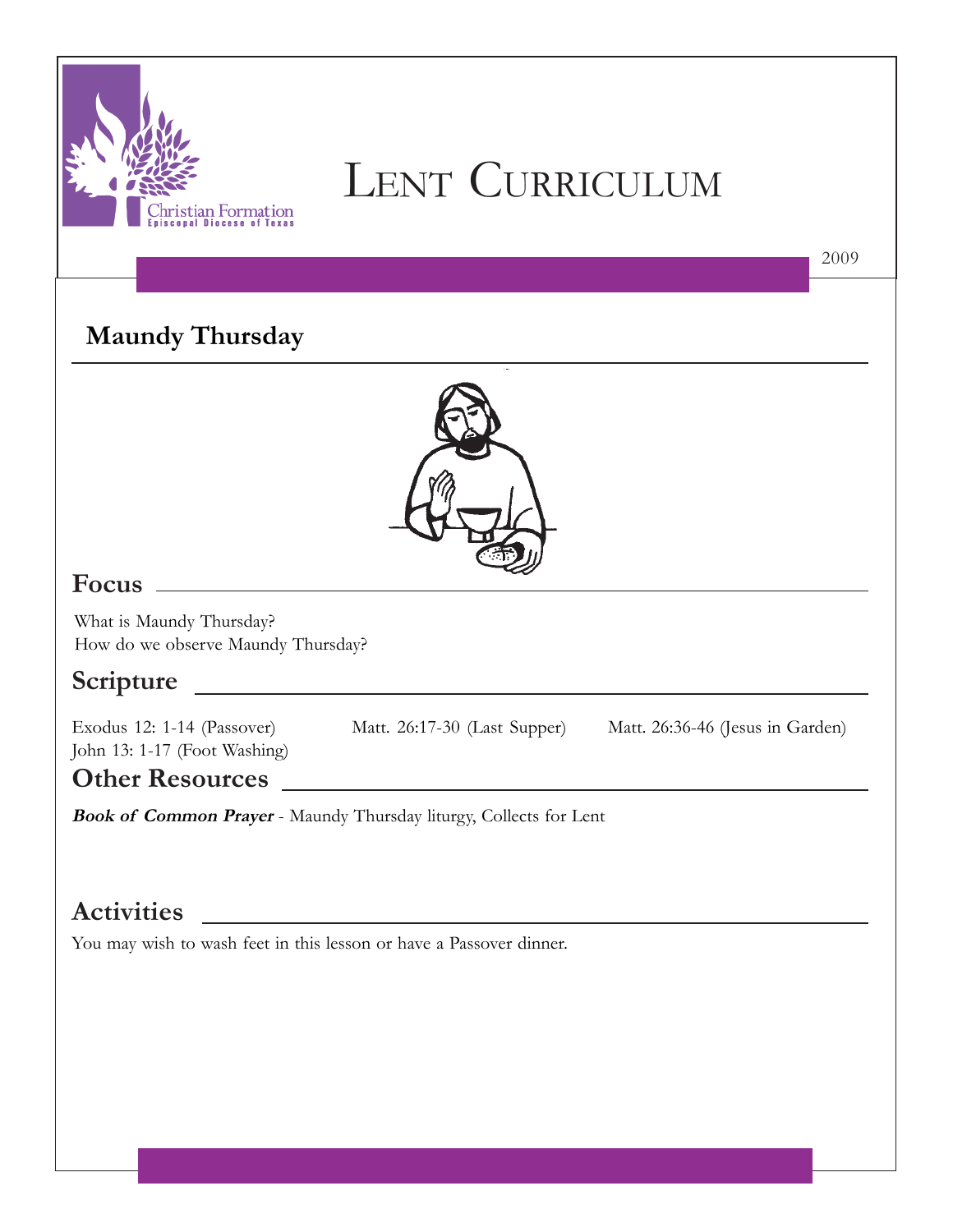The passages are too lengthy to be included in this lesson.

#### **What is Maundy Thursday?**

The name "Maundy" comes from the Latin word "mandatum" meaning command, from the two commands Jesus gave at the Last Supper to his disciples. They are to celebrate the Eucharist and to love and serve one another as He had loved and served them.

Maundy Thursday also recalls the Last Supper. In the Eucharist we have the promise of his presence with us always. When Jesus washed the disciples' feet, he commanded them to follow his example to love and humbly serve one another.

Other countries refer to this day with other names: In German-speaking countries, this day is called "Green Thursday" from the word "grunen" which means to mourn. It was the custom to give people who publicly confessed their sins on Ash Wednesday a green branch that signified that they had done their penance and were now full members of the church again.

Another name for this day was "Pure or Clean Thursday." This name came to us from the tradition that everyone took a great cleansing bath, washing clothes, bathing, shaving in preparation for Easter.

In England this day was called "Shere Thursday" meaning clean. And yet another name for the day is Holy or Great Thursday, based on the fact that this is the one Thursday of the year on which the sacred events of Christ's Passion are celebrated.

The Eucharist is celebrated on this day, usually in the evening. It is one of the most solemn services of the church year. It com-

memorates the "birthday" of the Lord's Supper or Eucharist. The color of liturgical vestments for Holy Week is red.

Many churches have a foot washing service as part of this day's observance. The clergy wash the feet of parishioners and leaders of the congregation wash feet as well in some instances.

After the celebration of the Eucharist, many churches strip the altar and sanctuary, removing all hangings, candles, Eucharist vessels, Gospel books, etc. Some will wash the altar with a mixture of wine and water, paying close attention to the five crosses which are carved in most altars' tops symbolizing the five wounds of Jesus. The Tabernacle (if used) is emptied and left standing open. The Reserved Sacrament is removed and the Sanctuary Lamp is extinguished. Some churches have an altar of repose upon which the Reserved Sacrament is placed for the evening. Some churches have a Night Watch this night with people taking turns staying in the church all evening in prayer, reminding us of Jesus' prayers in the Garden of Gethsemane and his exhorting the disciples who could not stay awake with him.

Many popular traditions are associated with Maundy Thursday. In France church bells are silenced at the end of the Maundy Thursday service and the children are told that the bells will fly to Rome and return on Easter Day. They are told the bells have gone to fetch the Easter eggs which will be delivered to them on Easter Day. In some Latin countries, sugared almonds are eaten on this day. In Central Europe, the name "Green Thursday" also involves eating green things.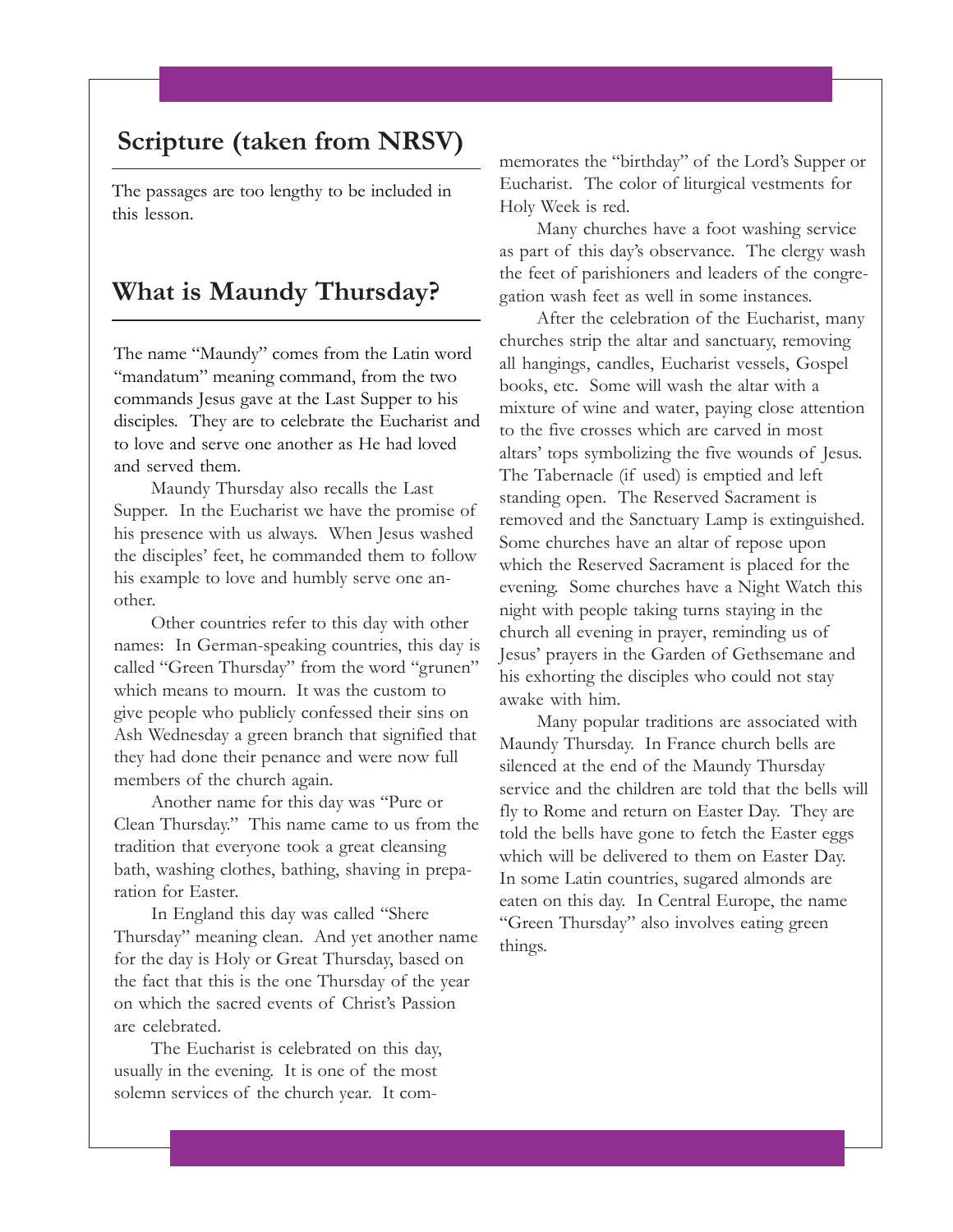You may wish to do a foot washing service with the children or have a Passover meal with them. See the Resource Section for more information.

Tell the story of The Last Supper. You may wish to find a copy of da Vinci's Last Supper or some other art work depicting this event.

#### **For Youth**

You may wish to do a foot washing service with the youth or have a Passover meal with them. See the Resource Section for more information.

Tell the story of The Last Supper. You may wish to find a copy of da Vinci's Last Supper or some other art work depicting this event.

During Lent, we will have a Bible Study on http://edotchristianformation.

blogspot.com/ on forgiveness and reconciliation. You may either participate in the blog or you can download the Bible Study from www.epicenter.org/christianformation. Click on Lenten Bible Study.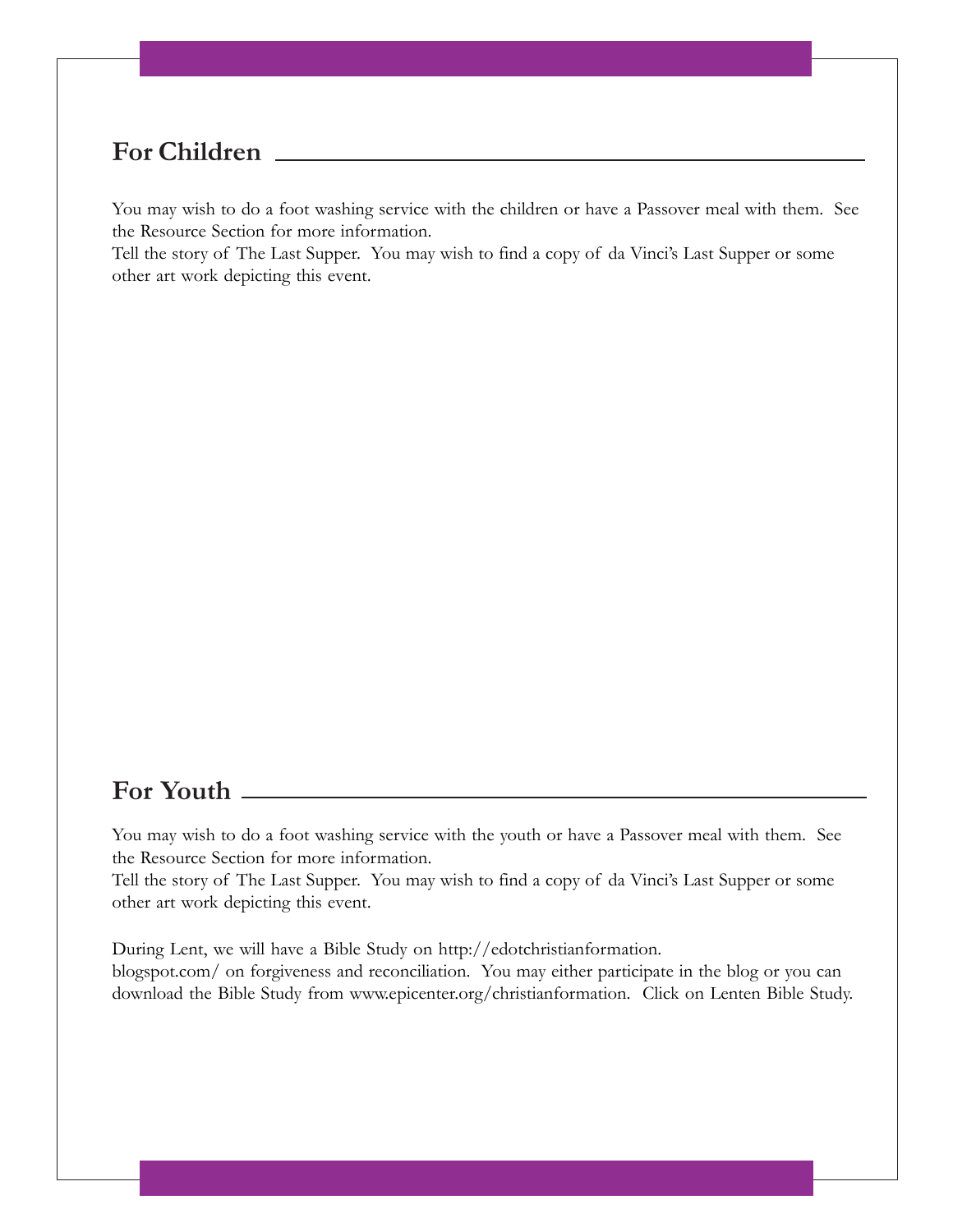Read the words to the Servant hymn - see Resource Section.

What does it mean to be a servant today?

Read the scripture passages for this lesson. Make sure that all know the sequence of events and the story.

During Lent, we will have a Bible Study on http://edotchristianformation.

blogspot.com/ on forgiveness and reconciliation. You may either participate in the blog or you can download the Bible Study from www.epicenter.org/christianformation. Click on Lenten Bible Study.

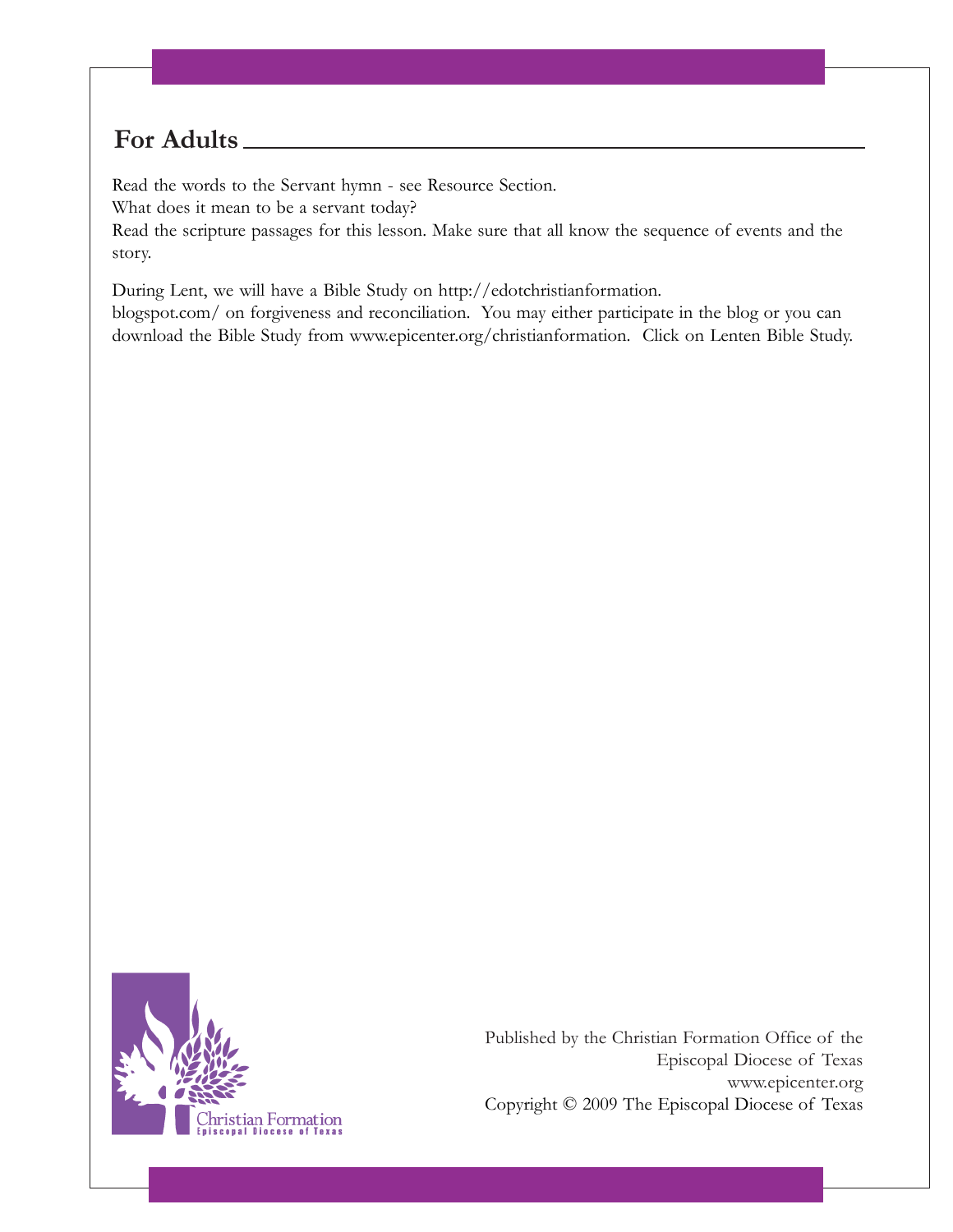

## LENT CURRICULUM

2009

### **Good Friday**



#### **Focus**

What is Good Friday? How do we observe Good Friday?

#### **Scripture** and **Scripture** and **Scripture** and **Scripture** and **Scripture** and **Scripture** and **Scripture** and **Scripture** and **Scripture** and **Scripture** and **Scripture** and **Scripture** and **Scripture** and **Scripture** an

John18:1-19:42

#### **Other Resources**

**Book of Common Prayer** - Good Friday liturgy, Collects for Lent

#### **Activities**

If your church has Stations of the Cross you may wish to walk them at this time, stopping at each one, reading the prescribed reading but then talking about what happened at each station, your feelings about the happenings, bringing in the modern day parallel.

You might like to make hot cross buns to enjoy today.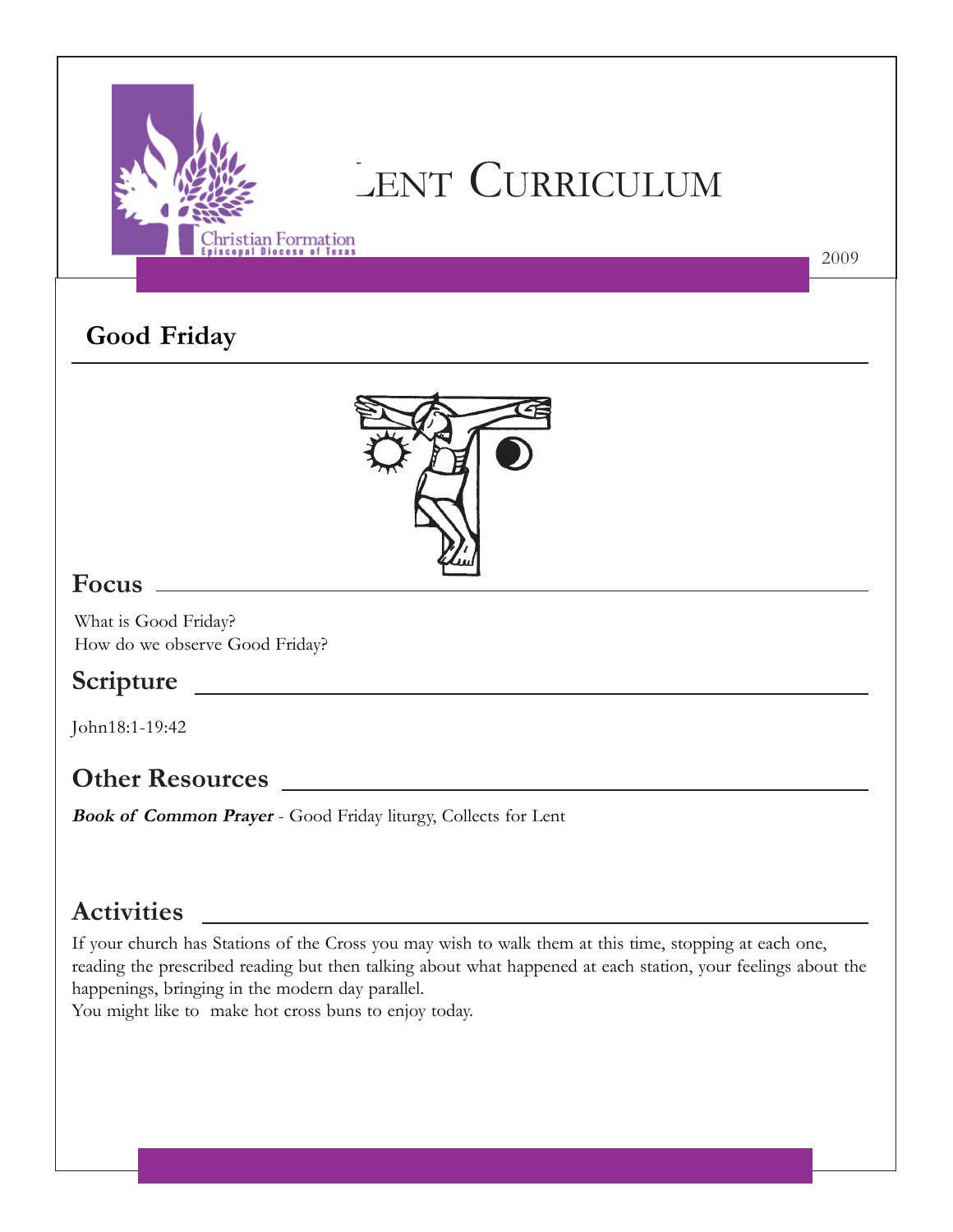The passages are too lengthy to be included in this lesson.

#### **What is Good Friday?**

How can such a terrible day be called "Good?"

Good Friday is good because Jesus proclaimed God's forgiveness from the cross in spite of what happened in Holy Week. He forgave Peter who denied him, he forgave those who caused his death, and he will forgive us.

We remember Jesus' death on Good Friday. The church looks even more different. All the crosses may be draped. In some churches, the altar has a black cloth on it and the crosses are draped in black. There is no Eucharist celebrated on this day (unless done so out of the Reserved Sacrament.) There are usually no flowers. Some churches bring a large wooden cross into the sanctuary. Many churches have special observances of the Stations of the Cross.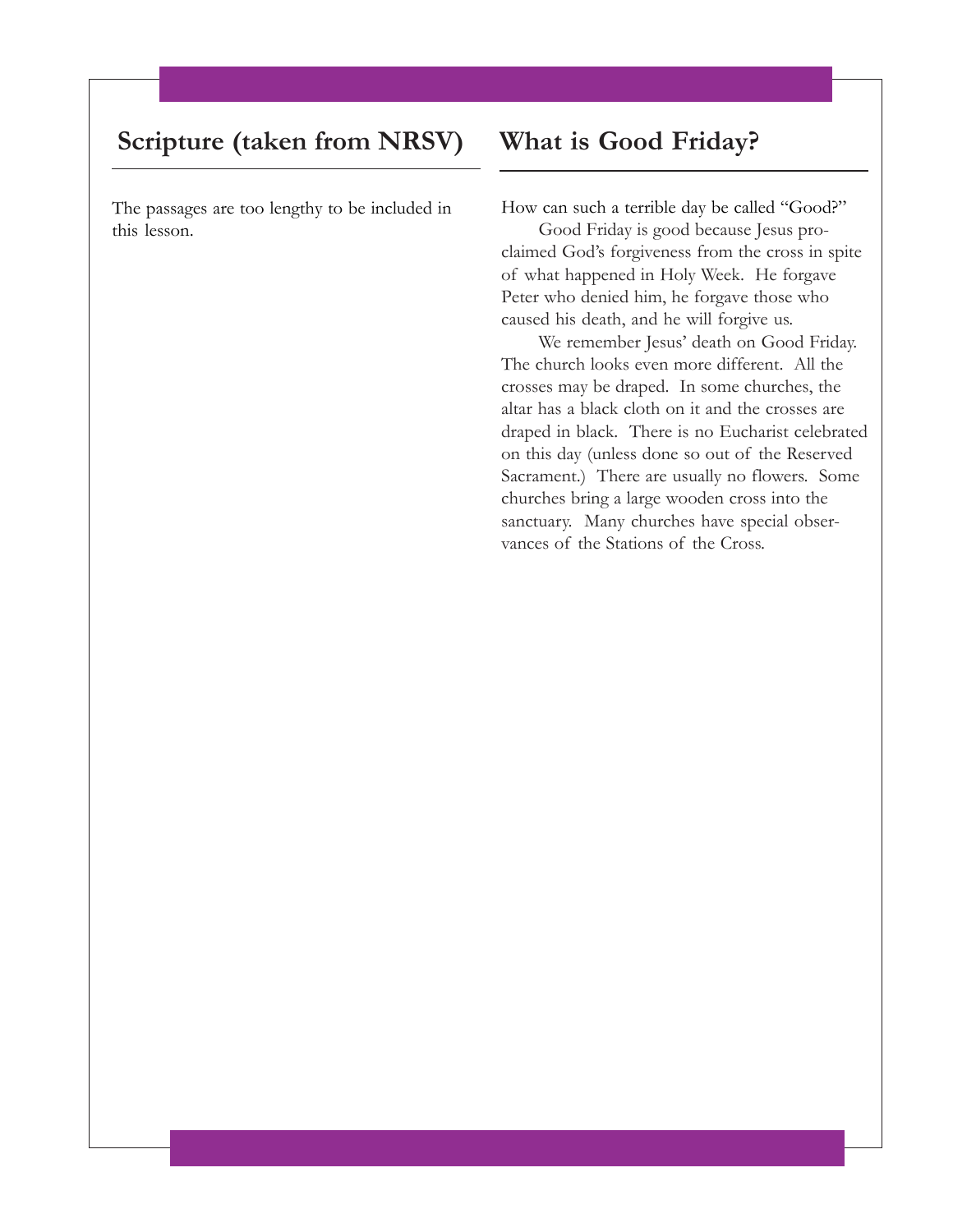Recall the events of the day with the children. If you have stations of the cross in your church, take the children around to see each station and talk about what happened. There are several books on the stations in the Diocesan Resource Library for children.

#### **For Youth**

Read the various stations of the cross to the class and invite them to illustrate each station either with drawings or using photos or articles from magazines and newspapers.

During Lent, we will have a Bible Study on http://edotchristianformation. blogspot.com/ on forgiveness and reconciliation. You may either participate in the blog or you can download the Bible Study from www.epicenter.org/christianformation. Click on Lenten Bible Study.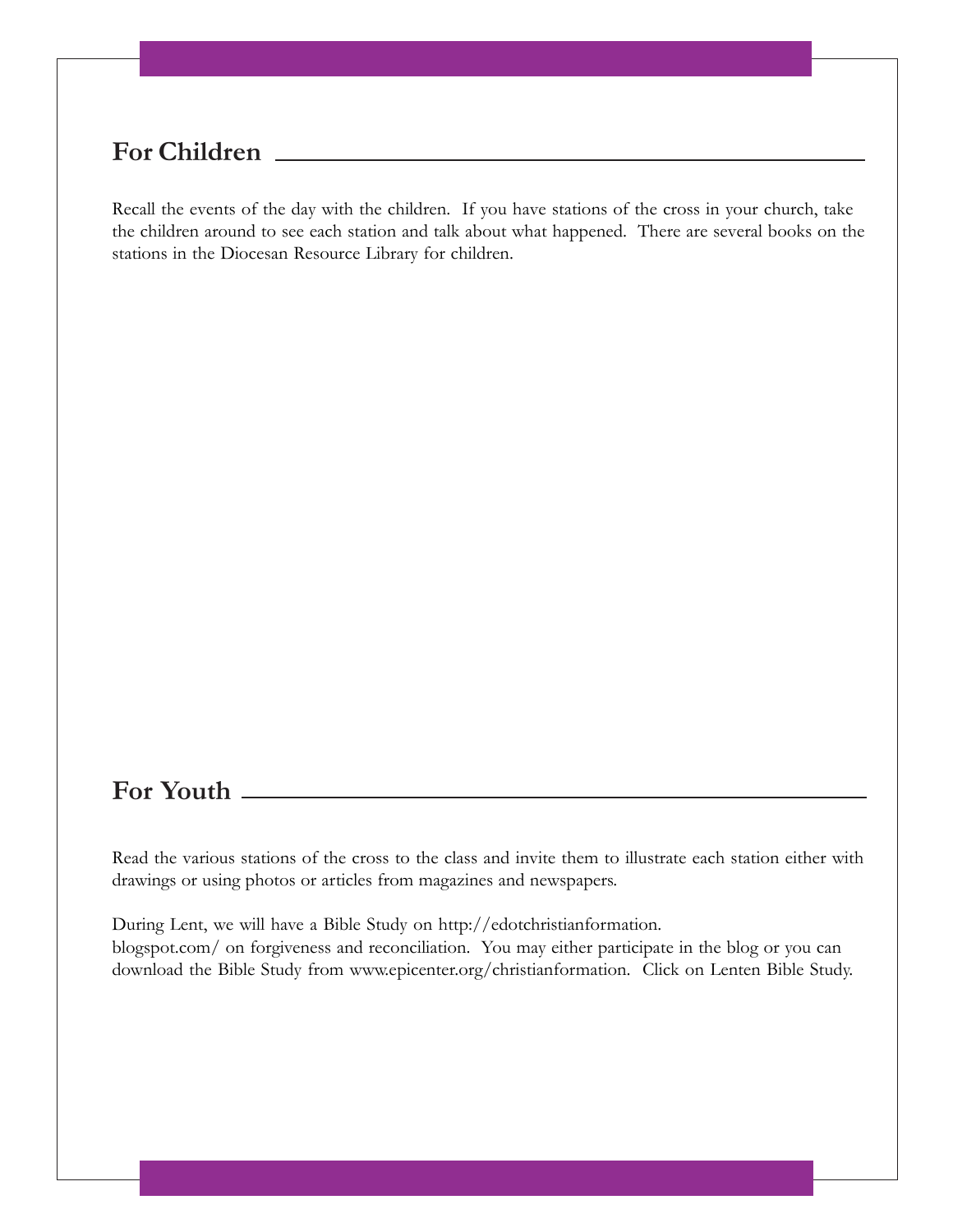Read the various stations of the cross to the class and invite them to illustrate each station either with drawings or using photos or articles from magazines and newspapers.

During Lent, we will have a Bible Study on http://edotchristianformation.

blogspot.com/ on forgiveness and reconciliation. You may either participate in the blog or you can download the Bible Study from www.epicenter.org/christianformation. Click on Lenten Bible Study.

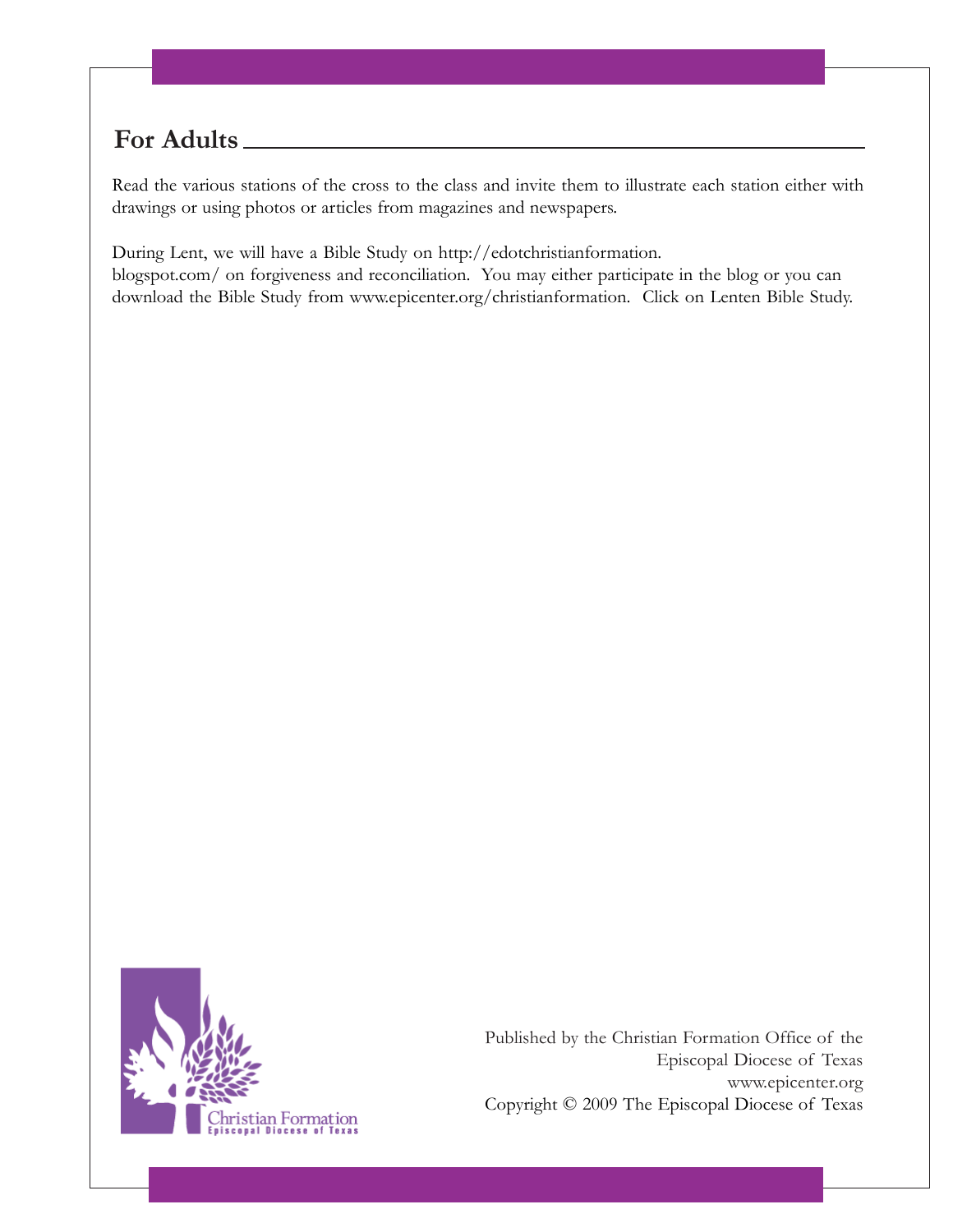

# LENT CURRICULUM

2009

### **Holy Saturday**



#### **Focus**

What is Holy Saturday? How do we observe Holy Saturday?

#### Scripture <u>and a series of the series of the series of the series of the series of the series of the series of the series of the series of the series of the series of the series of the series of the series of the series of</u>

Matt. 26-28 Mark 14-16 Luke 22-24 John 18-32

### **Other Resources**

#### **Activities**

Wrap up ongoing activities.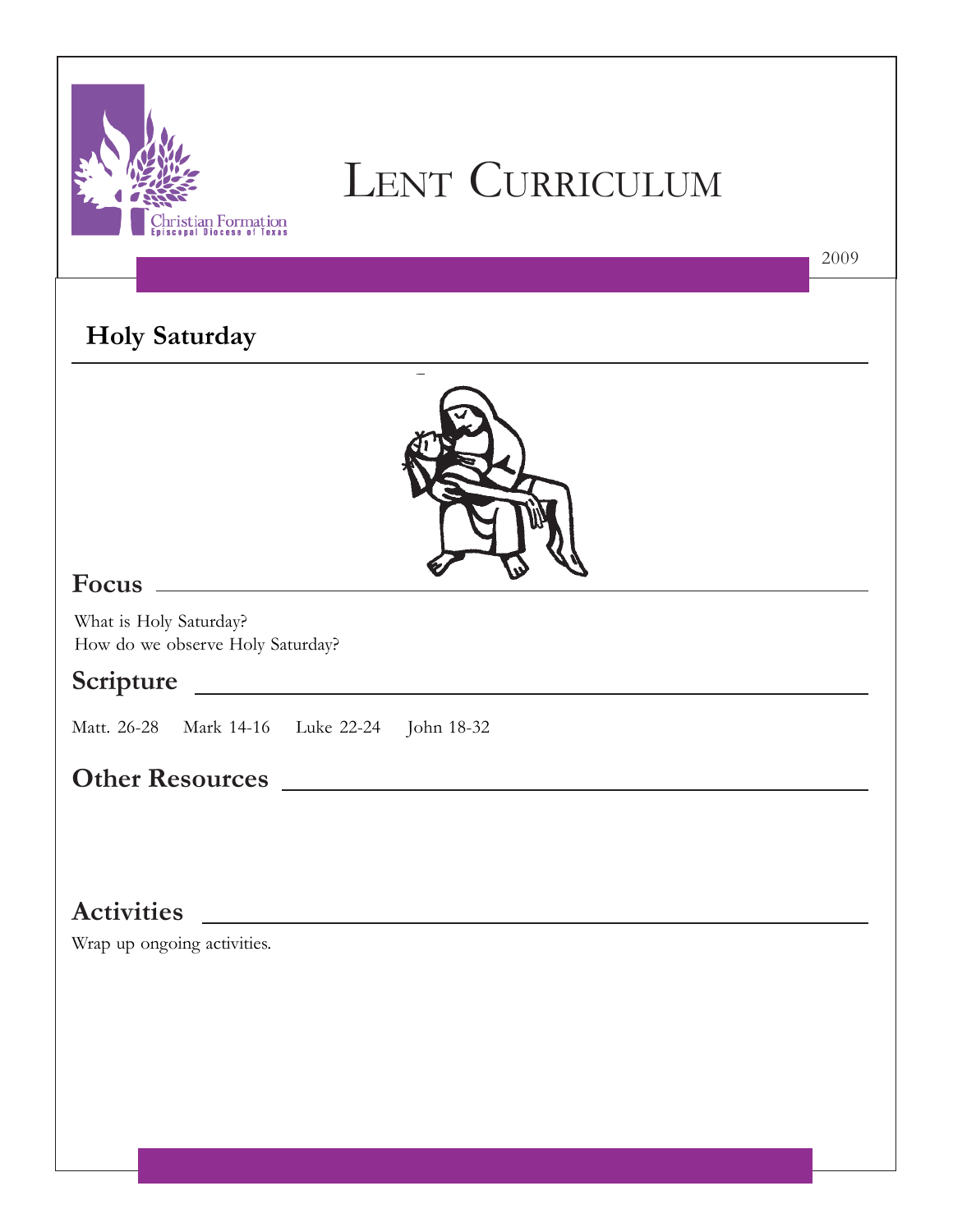#### **Scripture (taken from NRSV) What is the Easter Vigil?**

The passages are too lengthy to be included in this lesson.

#### **What is Holy Saturday?**

Holy Saturday is an unusual day in the church year. We remember that Jesus had not yet risen from the dead on this day.

In the Book of Common Prayer there is a brief service for Holy Saturday. There is no celebration of the Eucharist on this day. In the early church Holy Saturday marked the end of Lent, the time for preparation for converts to join the church. A service was held around midnight and the people were baptized and received the Eucharist around sunrise on Easter Day. Following the service, people celebrated Jesus' resurrection and their entry into the church and went home.

Some churches have Easter Vigil services in the evening on Holy Saturday or Easter Even. (Remembering that in the biblical world the next day began at sundown.)

The Easter Vigil Service is one of the most beautiful of our liturgies. The Exsultet is often chanted (by a deacon if one is present) as the new Paschal Candle is brought into the darkened church to the altar where it will remain until Pentecost.

The congregation listens to the stories of the family from the Old Testament stories. We will hear stories of creation, the flood, Abraham's sacrifice of Isaac, Israel's Deliverance at the Red Sea, God's presence in a renews Israel, Salvation offered freely to all, A new heart and a new spirit, the valley of the dry bones and the gathering of God's people. These are the stories of our salvation. Then follows a renewal of the Baptismal Vows unless there are baptisms scheduled (and if so these vows are part of that liturgy. And then the altar candles are lighted from the Paschal Candle and the whole church is in light again.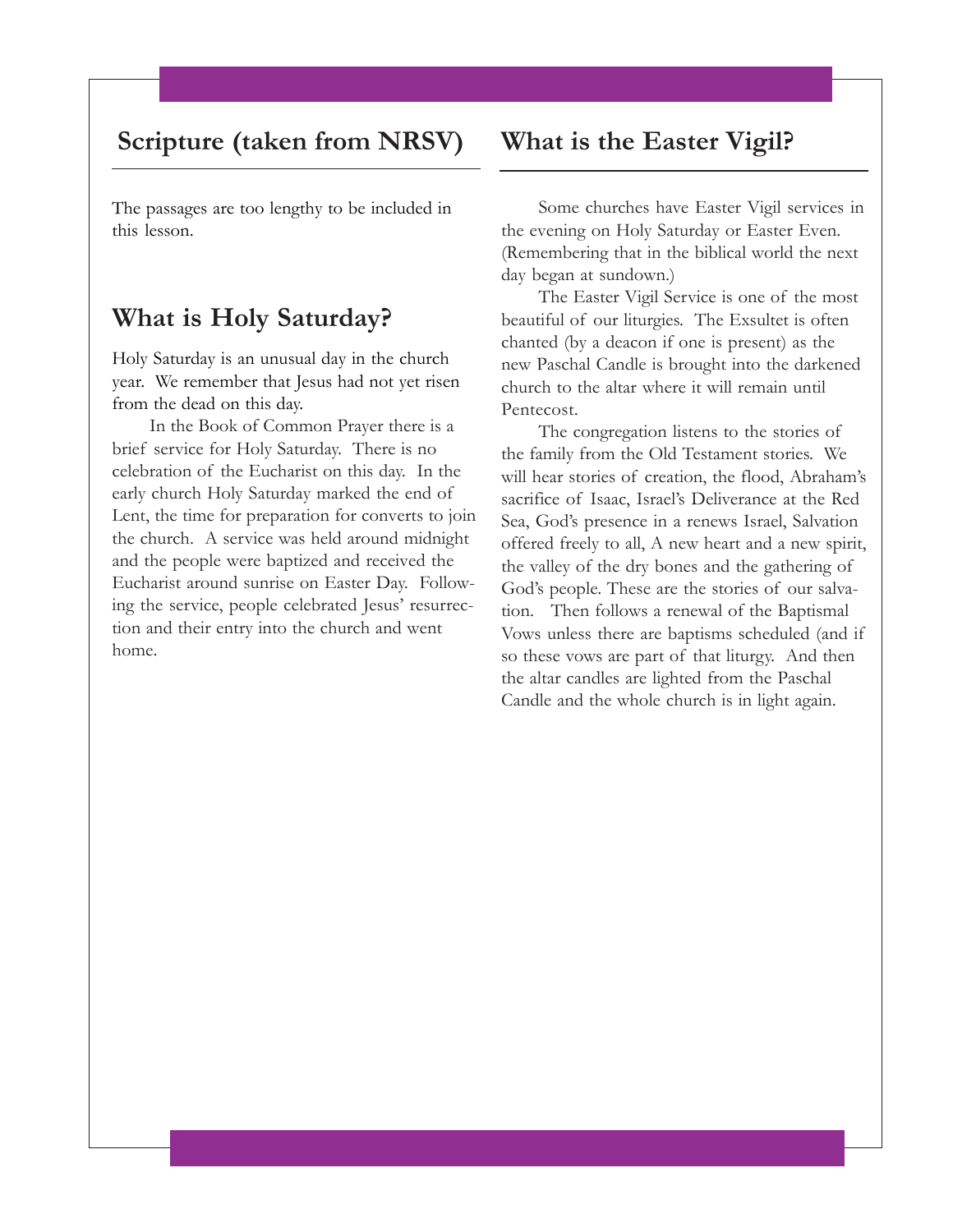Children may wish to make a special Paschal Candle for their home. If possible, show the children the new Paschal Candle that will be used in your church this year. Usually the candle will have the year's date on it. Some candles have five red pins or markings on the cross to symbolize the five wounds of Jesus. Often there will be a lamb on the candle (Christ) the Greek letters Alpha and Omega - "I am the beginning and the end.". Some candles have a lily symbolizing purity. The candle will remain at the front of the church until Pentecost at which point it is moved to one side. It is also lighted at every baptism and at every funeral.

You can make a beautiful candle using a large white taper. You can order sheets of colored wax from HearthSong (www.hearthsong.com) and using cookie cutters or knives cut out the shapes and numbers. There are directions with the wax to tell y ou how to affix it. Or you can use stained glass paints and paint glass votive holders and place a votive in.

Remind the children that next week is Easter. If you do not have church classes on Easter Sunday tell them that they will hear the Easter story again on the first Sunday after Easter.

#### **For Youth**

Read the four Gospel accounts of Jesus' death and resurrection. Focus upon a key person (choose one) Peter John Judas Iscariot Mary Magdalene Mary, Jesus' Mother The Crowd Pilate Soldiers Other Disciples Political Authorities What are the feelings the person had toward Jesus? Why did the person feel or act the way he did? What specific encounters did the person have with Jesus? If you were that person how would you feel? How did the person react to the death and resurrection of Jesus?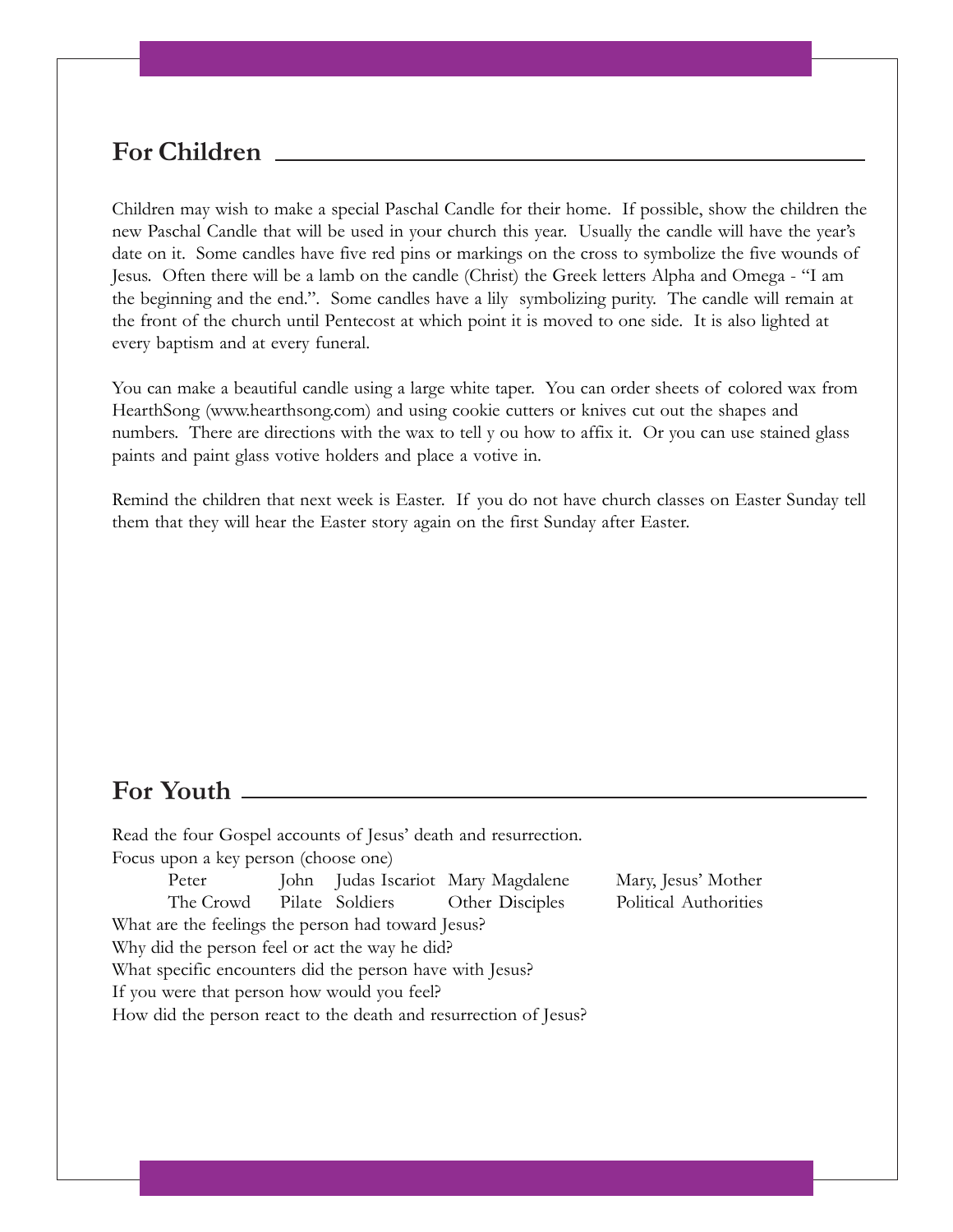Read the four Gospel accounts of the death and resurrection of Jesus. (see first page of lesson) How are they alike? How are they different? Which version is most familiar? Make a list of the questions asked of Jesus and his answers. What do you notice about the way in which he responds and the answers he gives? Does he repond in the same manner to everyone, or do some groups of people receive different responses? What are the main actions of Jesus? What are the responses of the people to those actions? Compare the different responses of various groups., Think about the reactions people hae today about Jesus.

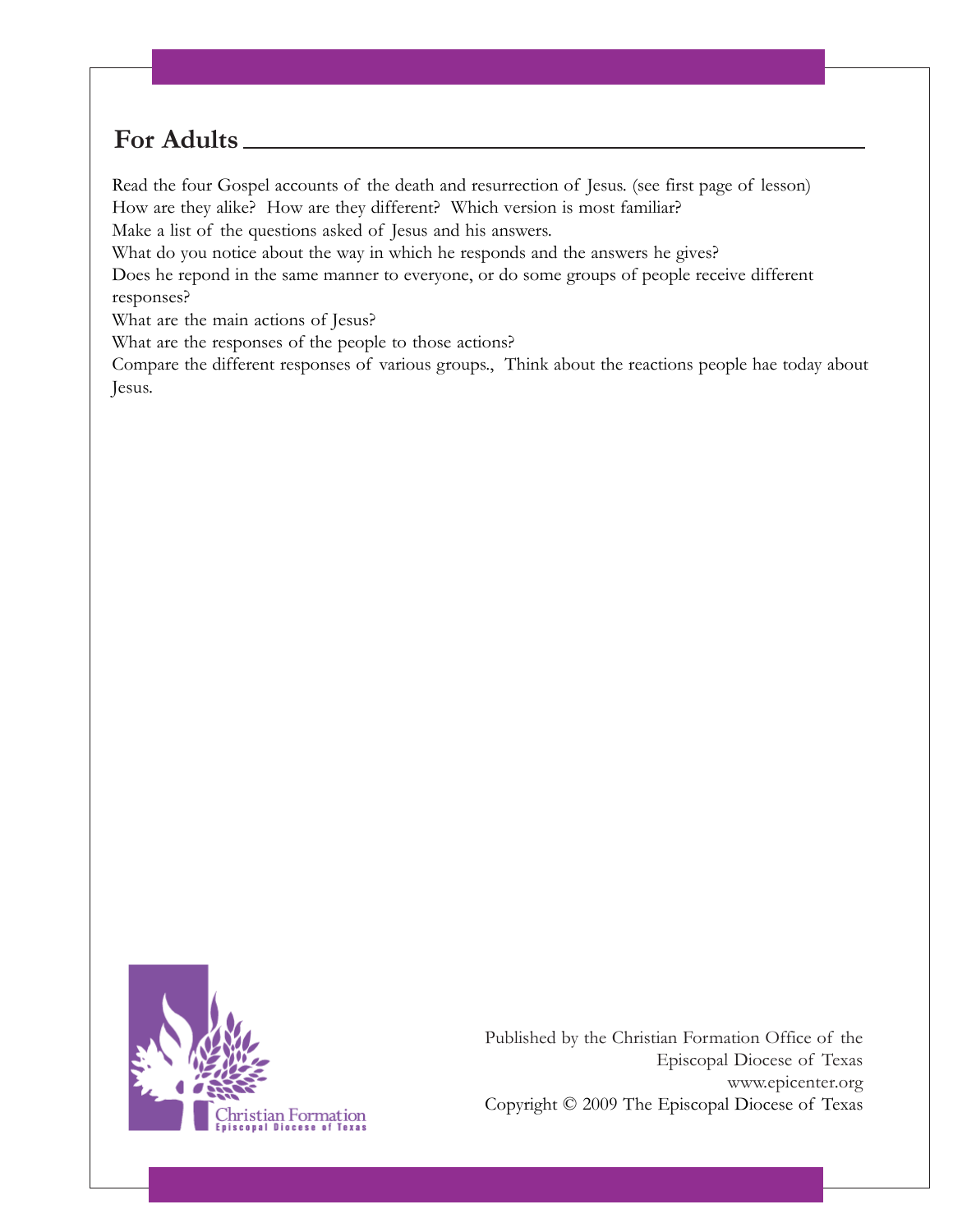| Sunday                                                                                                             | Monday                                                                                          | Tuesday                                                           | Wednesday                                                                | Thursday                                                             | Friday                                                                  | Saturday                                                                   |
|--------------------------------------------------------------------------------------------------------------------|-------------------------------------------------------------------------------------------------|-------------------------------------------------------------------|--------------------------------------------------------------------------|----------------------------------------------------------------------|-------------------------------------------------------------------------|----------------------------------------------------------------------------|
| $\mathbf{1}$                                                                                                       | $\overline{2}$                                                                                  | $\overline{3}$                                                    | $25 - Ash$<br>Wednesday<br>Go to<br>church<br>$\overline{4}$             | 26<br>Decide<br>how you<br>will<br>observe<br>Lent<br>5              | 27<br>Choose a<br>book to<br>read as a<br>family<br>during<br>Lent<br>6 | 28<br>Memorize<br>a prayer<br>from the<br>Book of<br>Common<br>Prayer<br>7 |
| Write two<br>sentences<br>or draw a<br>picture<br>about the<br>sermon                                              | Read<br>some of<br>your<br>chosen<br>book                                                       | Say the<br>prayer you<br>have<br>memorized                        | Read the<br>Gospel<br>from<br>Sunday                                     | Do<br>something<br>nice for<br>someone<br>today                      | Memorize<br>another<br>prayer                                           | Write a<br>note and<br>send to<br>someone<br>you love                      |
| 8<br>Illustrate a<br>hymn you<br>sang in<br>church<br>today                                                        | 9<br>Read<br>more of<br>your<br>book                                                            | 10<br>Say the<br>prayer you<br>memorized                          | 11<br>Read the<br>Gospel<br>from<br>Sunday                               | 12<br>Do<br>something<br>for<br>someone<br>without<br>being<br>asked | 13<br>Memorize<br>a verse of<br>a Lenten<br>hymn                        | 14<br>Plant<br>some<br>flowers                                             |
| 15<br>Draw a<br>picture of<br>the Gospel<br>lesson<br>today                                                        | 16<br>Continue<br>reading<br>your<br>book or<br>choose a<br>new one                             | 17<br>Sing the<br>hymn you<br>memorized                           | 18<br>Read the<br>Gospel<br>from<br>Sunday                               | 19<br>Think<br>about<br>what it<br>means to<br>forgive<br>someone    | 20<br>Write your<br>own<br>Lenten<br>prayer                             | 21<br>Take a<br>walk and<br>see spring                                     |
| 22<br>Find an<br>article in<br>the<br>newspaper<br><b>or</b><br>magazine<br>that reflects<br>the Gospel<br>reading | 23<br>Read<br>some<br>more of<br>your<br>book.<br>Spend<br>some<br>time<br>talking<br>about it. | 24<br>What is<br>your<br>favorite<br>Gospel<br>story? Read<br>it. | 25<br>What is<br>your<br>favorite Old<br>Testament<br>Story? Read<br>it. | 26<br>What is<br>your<br>favorite<br>Psalm?<br>Read it.              | 27<br>Write a<br>Lenten<br>poem.                                        | 28<br>Invite a<br>friend to<br>dinner.                                     |